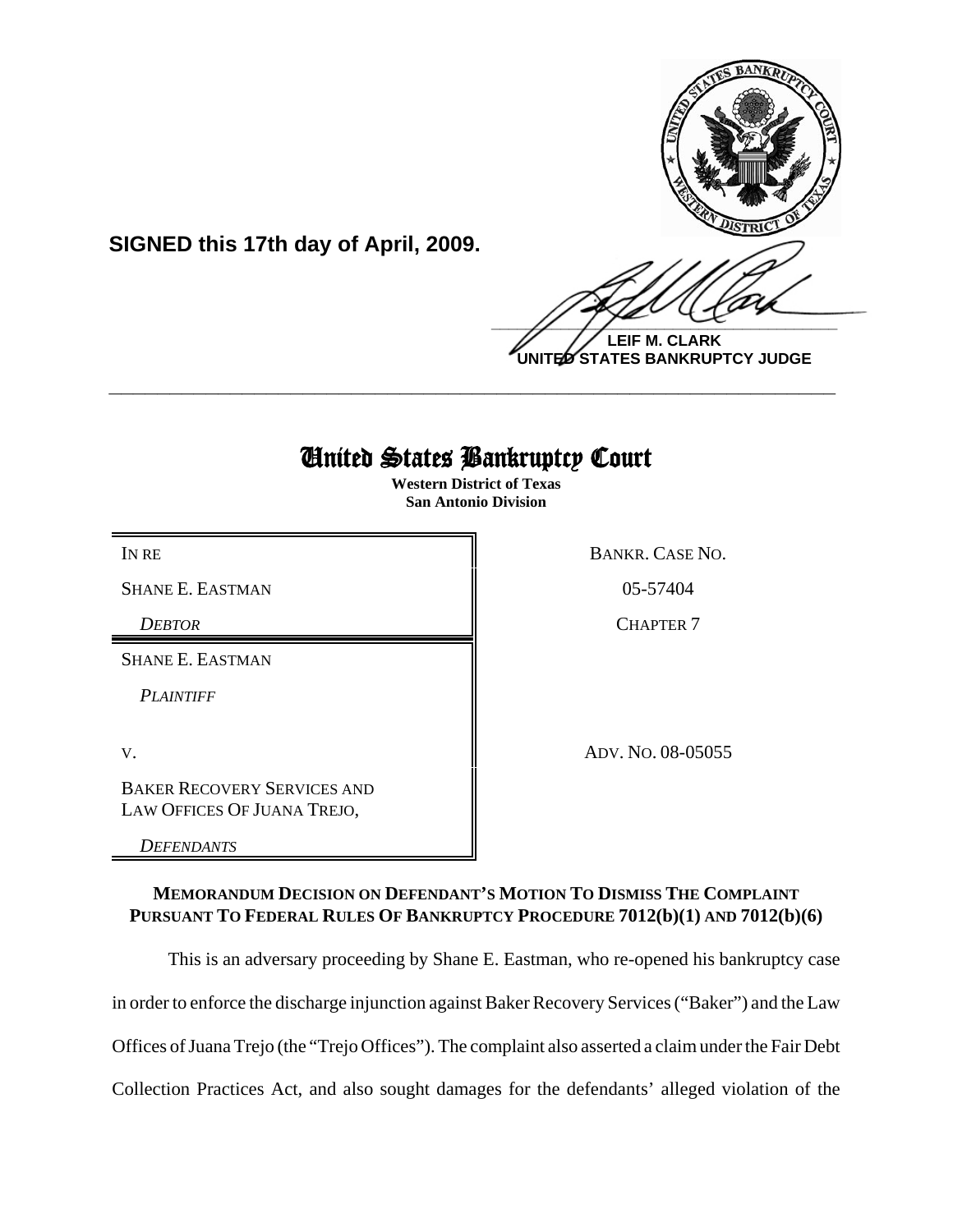discharge injunction. The Defendants filed a motion to dismiss pursuant to Rules 12(b)(1) and 12(b)(6) of the Federal Rules of Civil Procedure. The court ruled that the motion would be treated as a summary judgment, as factual materials were attached to the motion. After a series of resettings, the motion was ultimately heard by the Court on October 15, 2008. In advance of the hearing, both parties submitted evidence in the form of affidavits and exhibits. The defendants objected to one of the exhibits submitted by the plaintiff, pursuant to Federal Rule of Evidence 408.<sup>1</sup> The plaintiff filed a response to the evidentiary objection. This memorandum decision disposes of these matters, overruling the evidence objection, granting the motion to dismiss the FDCPA and state law causes of action for lack of jurisdiction, and denying the motion to dismiss the action on the discharge.

## **Background Facts**

The following facts are uncontested. The plaintiff filed a voluntary chapter 7 bankruptcy on October 13, 2007 (the "Petition Date"). The case was a 'no asset' case, as indicated by the trustee at the conclusion of the First Meeting of Creditors, and as noted on the docket. Baker was a prepetition unsecured creditor.<sup>2</sup> However, the plaintiff had failed to list Baker's debt (the "Baker Debt") on his bankruptcy schedules. On January 26, 2006, the Plaintiff received his discharge. The next day, the case was closed. On February 28, 2006, Baker, who was represented by the Trejo Law Offices, initiated a lawsuit (the "California Action") in California state court to recover the Baker Debt. The Plaintiff never appeared in the California Action and, on June 1, 2006, Baker obtained a default judgment against the Plaintiff in the amount of \$11,679. Prior to the actual entry of the judgment, however, on or about May 2, 2006, the Plaintiff's bankruptcy counsel had contacted

 $1$  The basis of the evidentiary objection was Federal Rule of Civil Procedure 408. However, the evidentiary objection was treated as though it had been filed pursuant to Federal Rule of Evidence 408. Indeed, at the hearing, the parties argued the evidentiary objection according to Federal Rule of Evidence 408.

<sup>&</sup>lt;sup>2</sup> Baker purchased, pre-petition, a debt incurred by the Plaintiff on a Direct Merchants Credit Card Account.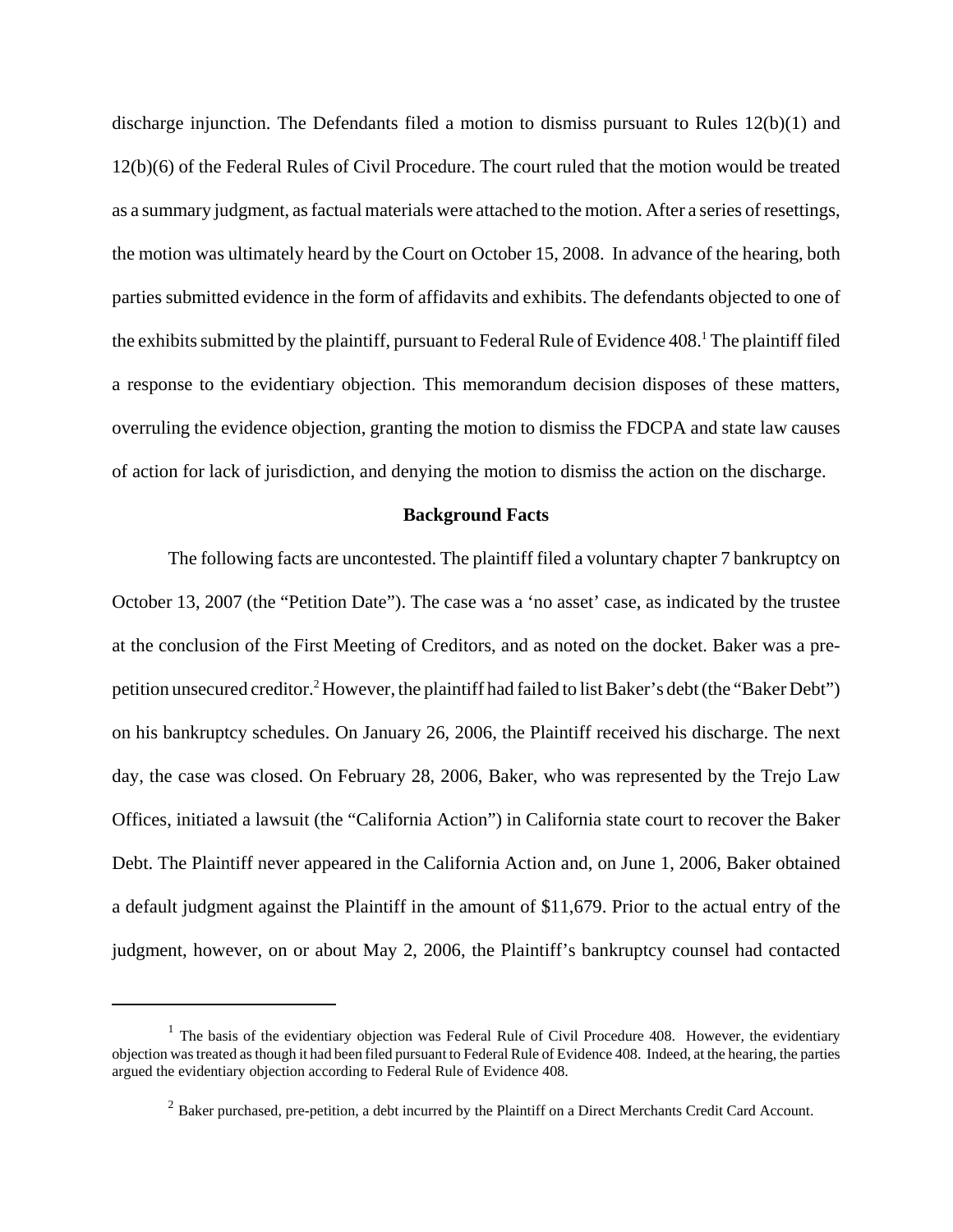Baker informing him of the Plaintiff's discharge. Baker allowed the judgment to be entered anyway.

Over a year and a half after the Judgment was entered, on March 7, 2008, the judgment was vacated – upon Baker's request<sup>3</sup> – by the California court. However, on January 28, 2008 (before the judgment was vacated), the plaintiff had already moved to reopen his bankruptcy case. On February 25, 2008, the case was reopened. On May 6, 2008 (after the state court action in California had been dismissed) the plaintiff initiated this adversary proceeding, seeking a declaratory judgment that the plaintiff's discharge barred Baker's actions in California as a matter of law, with or without notice, and that Baker and his agent, the Trejo Law Office, improperly initiated and continued to prosecute the California Action to recover the Baker Debt, even though the debt had been discharged in the plaintiff's bankruptcy: The complaint alleges that the defendants (I) violated 11 U.S.C. § 524(a); (II) violated the Fair Debt Collection Practices Act (the "FDCPA"),15 U.S.C. § 1692, *et seq.*; (III) violated Title 5, Chapter 392 of the Texas Finance Code (the "TDCA"); (IV) as a result of the TDCA violation, the Defendants also violated Title 2, Chapter 17, Subchapter E, of the Texas Business & Commerce Code (the "Consumer Protection Act"); and (V) tortiously engaged in practices that rise to the intentional infliction of emotional distress.

#### **Arguments of the Parties**

The defendants argue that the FDCPA and TDCA causes of action are not within the subject matter jurisdiction of the federal court, and so must be dismissed for lack of subject matter jurisdiction. *See* FED.R.CIV.P 12(b)(1), FED.R.BANKR.P 7012. The defendants further urge that summary judgment should be granted on all claims<sup>4</sup> because the causes of action in the complaint

<sup>&</sup>lt;sup>3</sup> Baker alleges that he made his request to vacate the default judgment in August 2007. However, as discussed below, there is no support for that statement in the record. Nor is that factual allegation unrebutted by the Plaintiff.

 $<sup>4</sup>$  Presumably, this request is in the alternative as to the FDCPA and the TDCA claims. In other words, if the Court</sup> finds it has jurisdiction over the FDCPA and the TDCA claims, the defendants ask that the Court dismiss the FDCPA and the TDCA claims pursuant to Federal Rule of Civil Procedure 12(b)(6).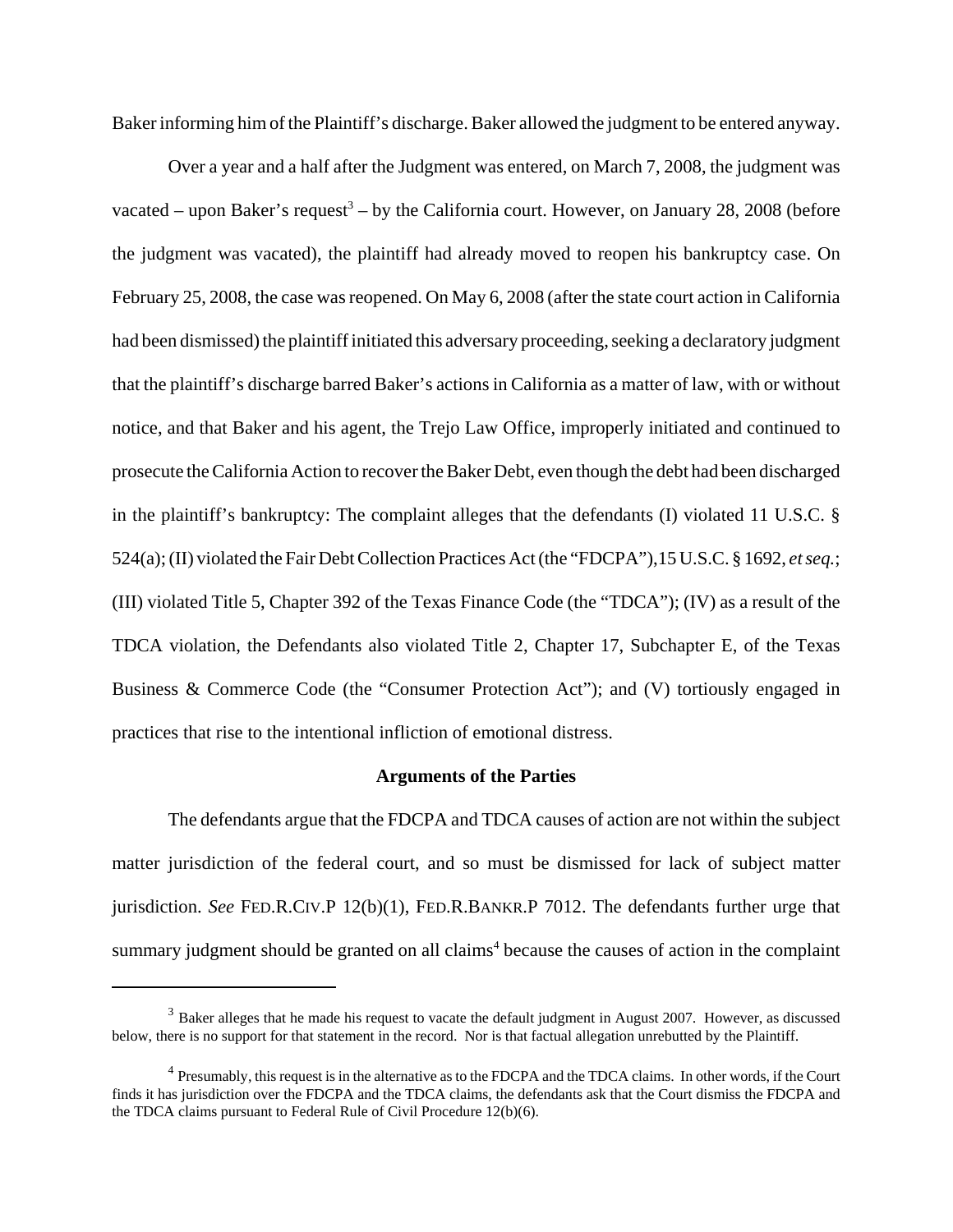fail to allege any claim upon which relief may be granted. In support, the defendants argue that the plaintiff failed to list the Baker Debt in his bankruptcy. Thus, the Baker Debt was not discharged. They add that the plaintiff's bankruptcy was a no-asset case, so that there was never a deadline to file a claim, further supporting the contention that the claim cannot have been discharged. In all events, there can be no right to recovery in this court for a violation of the discharge injunction if the defendants have already vacated the judgment (as took place on March 7, 2008). The plaintiff disagrees, of course, on all counts.

#### **Analysis**

# **A. The FDCPA and 11 U.S.C. § 524(a)**

The defendants claim that the FDCPA cause of action cannot be brought in federal court under the bankruptcy jurisdiction statute. Even if there were jurisdiction, they claim that a debtor must choose between an action under the FDCPA and an action under section 524(a) of the Bankruptcy Code – the debtor cannot have both remedies, say the defendants. For the reasons articulated below, the court holds that claims alleging violations of the FDCPA and 11 U.S.C. § 524(a) can in fact co-exist, even when they are based upon the same set of facts. However, the court also holds that it does not have subject matter jurisdiction to entertain the FDCPA cause of action asserted, at least in this case.

Regarding the first of these two issues, there is a split in the circuits. The Ninth Circuit in *Walls v. Wells Fargo Bank, N.A.*, 276 F.3d 502 (9<sup>th</sup> Cir. 2002) found that the two causes of action cannot co-exist. The Seventh Circuit, in *Randolph v. IMBS, Inc.*, 368. F.3d 726 (7<sup>th</sup> Cir. 2004), ruled to the contrary, finding that violation of the discharge injunction could form a basis for recovery under the FDCPA. The *Randolph* approach is the more persuasive, in this court's view. There, the Seventh Circuit explained that the line of authority that suggested the two causes of action are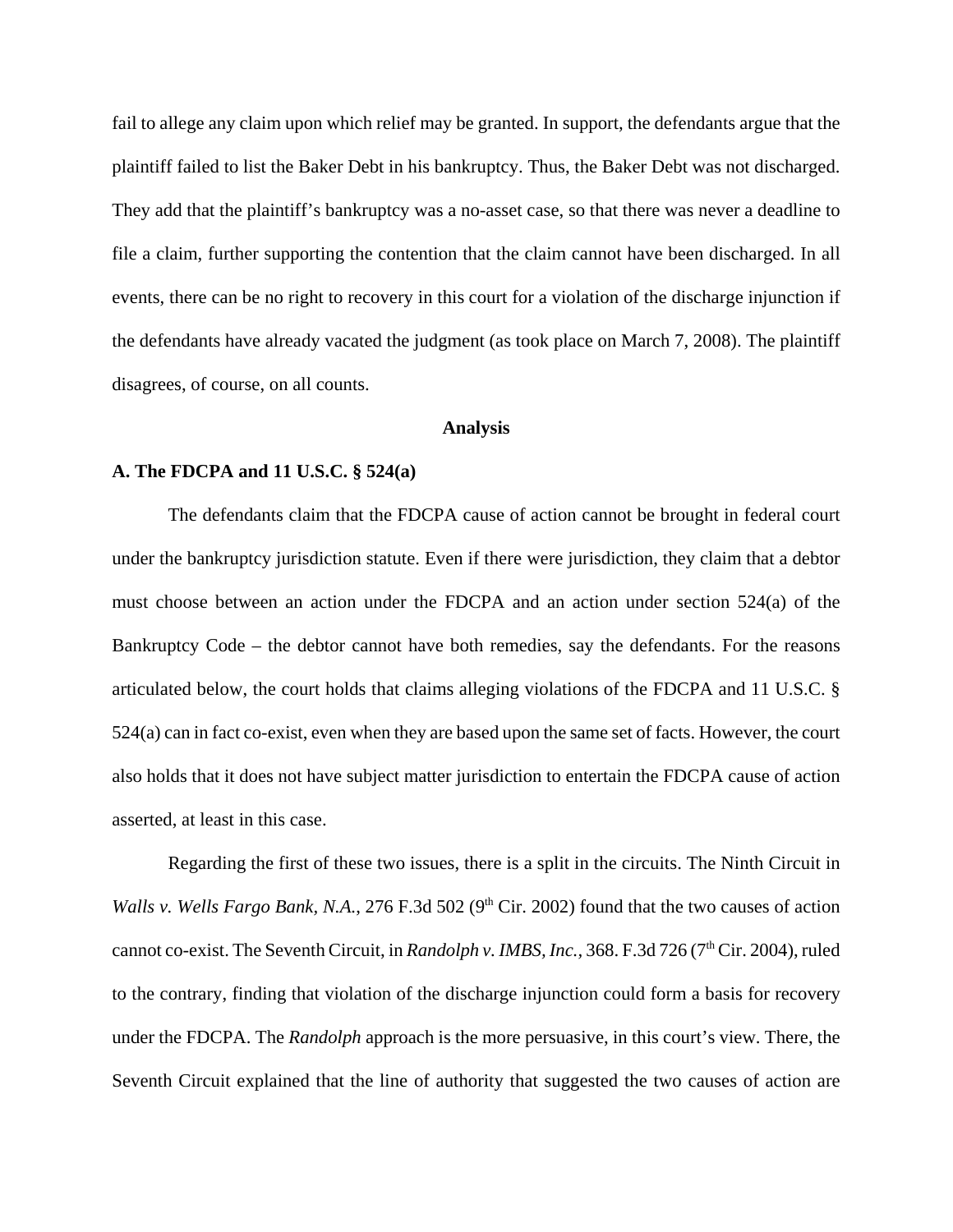incompatible were built on a false premise – to wit, that the Bankruptcy Code "pre-empted" the FDCPA. The court noted (somewhat dryly) that both statues are federal, so a pre-emption analysis could not be applicable. *Randolph*, 368 F.3d at 730. Said Judge Easterbrook, writing for the court, "when two federal statutes address the same subject in different ways, the right question is whether one implicitly repeals the other – and repeal by implication is a rare bird indeed." *Id.* Implied repeal requires that there be either an irreconcilable conflict between the two enactments or a clearly expressed legislative intent that neither enactment functioned to repeal the other. *Id.* By way of example, the court examined the Supreme Court's application of the doctrine to the old and new civil rights statutes. Although the early civil rights statutes, "enacted in 1866 and 1871, and now codified in 42 U.S.C. §§ 1981 to 1985, differ in details both large and small from more recent statutes, such as the Civil Rights Act of 1964...," *id.* at 732, the Supreme Court held that both the old and the new civil rights acts were easily enforceable without creating conflicting duties or obligations, and that thus the standards for implied repeal were not met. *Id.* Similarly, the FDCPA and the Bankruptcy Code are also compatible because "it is easy to enforce both statutes, and any debt collector can comply with both simultaneously..." *Id.* Thus, neither is repealed by implication and courts may enforce both. *Id.* at 731. The *Randolph* decision decides this case as well. The same set of facts may give rise to a cause of action for violation of both the FDCPA and section 524(a) of the Bankruptcy Code, and a debtor may successfully enforce both statutes on the same set of facts. Preemption analysis is inapposite, and the elements for finding an implied repeal are not. The motion to dismiss on this ground is denied.

The issue of whether there is bankruptcy subject matter jurisdiction to hear the FDCPA claim is a different question altogether. Section 1334 of title 28 defines the ambit of the federal courts' bankruptcy jurisdiction, which applies to "all civil proceedings arising under title 11, or arising in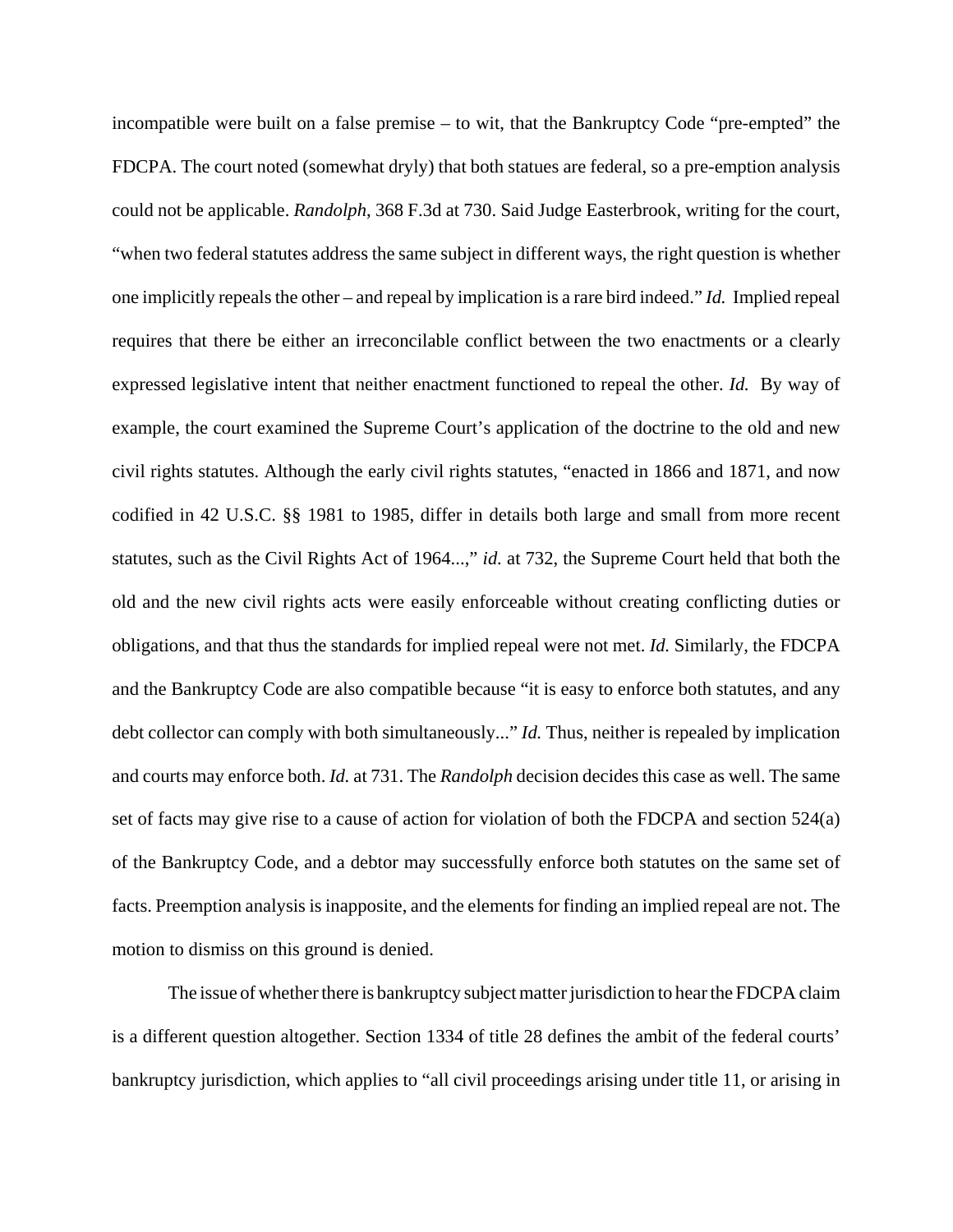or related to cases under title 11." 28 U.S.C. § 1334(b); *see U.S. Brass Corp. v. Travelers, Ins. Group (In re U.S. Brass Corp.)*, 301 F.3d 296, 303-304 (5<sup>th</sup> Cir. 2002); *compare In re Exide Technologies*, 544 F.3d 196, 205 (3d Cir. 2008). Of the three categories, the one relevant to this inquiry is the one denominated "related to." In the Fifth Circuit, "a proceeding is 'related to' a bankruptcy if 'the outcome of that proceeding could *conceivably* have any effect on the estate being administered in bankruptcy.'" *In re U.S. Brass*, 301 F.3d at 304.

The defendants do not seriously contest whether the court has subject matter jurisdiction to consider the plaintiff's claim under section 524(a). That is a matter that, on its faces, "arises under a provision of title 11," and so is clearly within the federal court's bankruptcy subject matter jurisdiction. The FDCPA claim, on the other hand, does not (of course) arise under title 11. Nor did the claim "arise in" the case – the facts that engendered the cause of action arose post-discharge, and after this case was closed. If bankruptcy subject matter is to be found at all, it will only be because the matter is "related to" the case. *See* 28 U.S.C. § 1334(b).

The FDCPA claim is certainly a matter that is, as a matter of plain English, "related to" *a* bankruptcy case. It arises from the same set of facts that give rise to the violation of discharge cause of action. And the actual language of the statute does not limit its reach to *open* bankruptcy cases (else it would say *the* bankruptcy case). Nor does the statutory language contain any language limiting its reach to *estates* under active administration. By the plain language of the statute, so long as a matter is "related" – whatever that term connotes – to "a bankruptcy case," it falls within the federal courts' bankruptcy subject matter jurisdiction.

We do not write on a clean slate, however. While a plain meaning reading of the statute itself (which is substantially unchanged from its original 1978 formulation) should yield a broad rule, the case law has substantially narrowed the reach of "related to" jurisdiction. *See Pacor Inc. v. Higgins*,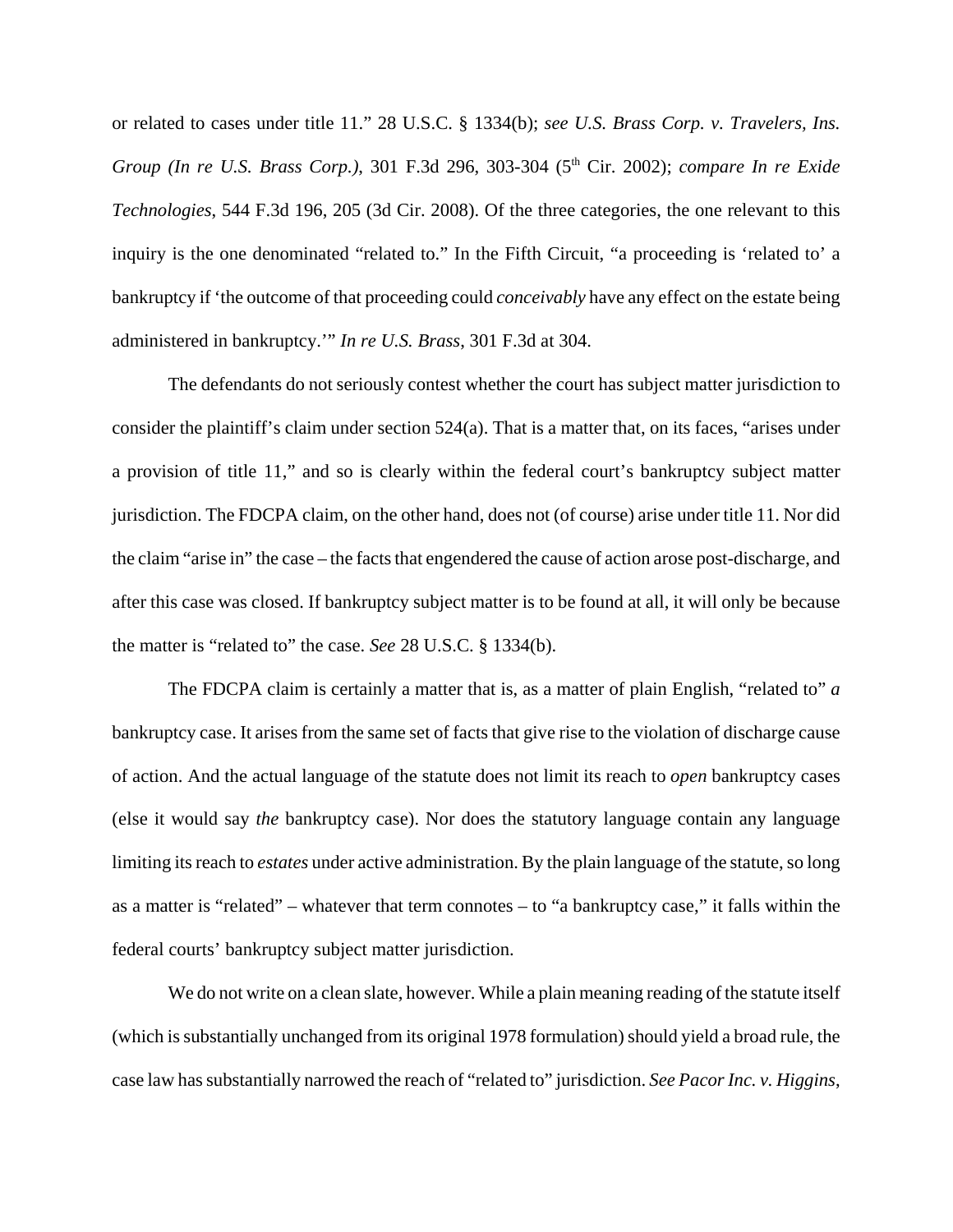743 F.2d 984, 994 (3rd Cir 1984) (matters "related to" the bankruptcy case are those whose outcome could have any conceivable effect on the estate being administered); *Matter of Wood*, 924 F.2d 90, 97 (5th Cir. 1987) (applying *Pacor* in the Fifth Circuit). First, the case law has focused on *the* case, as opposed to *a* case. *See Pacor*, *supra*. That is, the matter must be related to a pending case. Second, the case law substitutes for "case" the word "estate," then imports the case law that has developed around the point when the "estate" ceases to exist. *See, e.g., In re Craig's Stores, Inc.*, 266 F.3d 388 (5th Cir. 2001). Finally, the case law requires that the matter, in order to qualify as one that is "related to," must be one that determination of which would conceivably have an impact on the *administration* of the estate. *See Wood, supra.* Thus, as currently interpreted by the courts, "related to" jurisdiction is substantially narrower than the statute's language would suggest.

However, the circuit courts have also recognized a jurisprudentially based *expansion* of jurisdiction beyond the foregoing judge-made limitations. In *Matter of Morrison*, 555 F.3d 473 (5<sup>th</sup>) Cir. 2009), the Fifth Circuit struggled with a similar conundrum, one arising in the context of a *creditor's* action to obtain both a determination of nondischargeability as to a particular claim, and a judgment on the claim as well. Recognizing that a literal reading of the predominant theory of bankruptcy court jurisdiction might counsel otherwise, the court of appeals noted that jurisdiction should nonetheless be found to exist, despite that tension, for pragmatic reasons. Said the court,

... It is not unreasonable to conclude that Congress, which intended bankruptcy courts to exercise far more expansive jurisdiction under the Code than under previous law, could not have intended to cut back on their ability to enter money judgments in the core proceedings encompassed by non-dischargeableability complaints.

The pragmatic reasoning adopted by most circuit courts is hard to contradict. Logically, the litigation necessary to prove nondischargeability also proves the basis for and amount of the debt. There would be no judicial efficiency in requiring the beneficiary of a nondischargeability judgment to pursue a separate lawsuit in state or federal court in order to secure a money judgment against the debtor. Moreover, entry of judgment for the debt is proper because the court actually determined 'the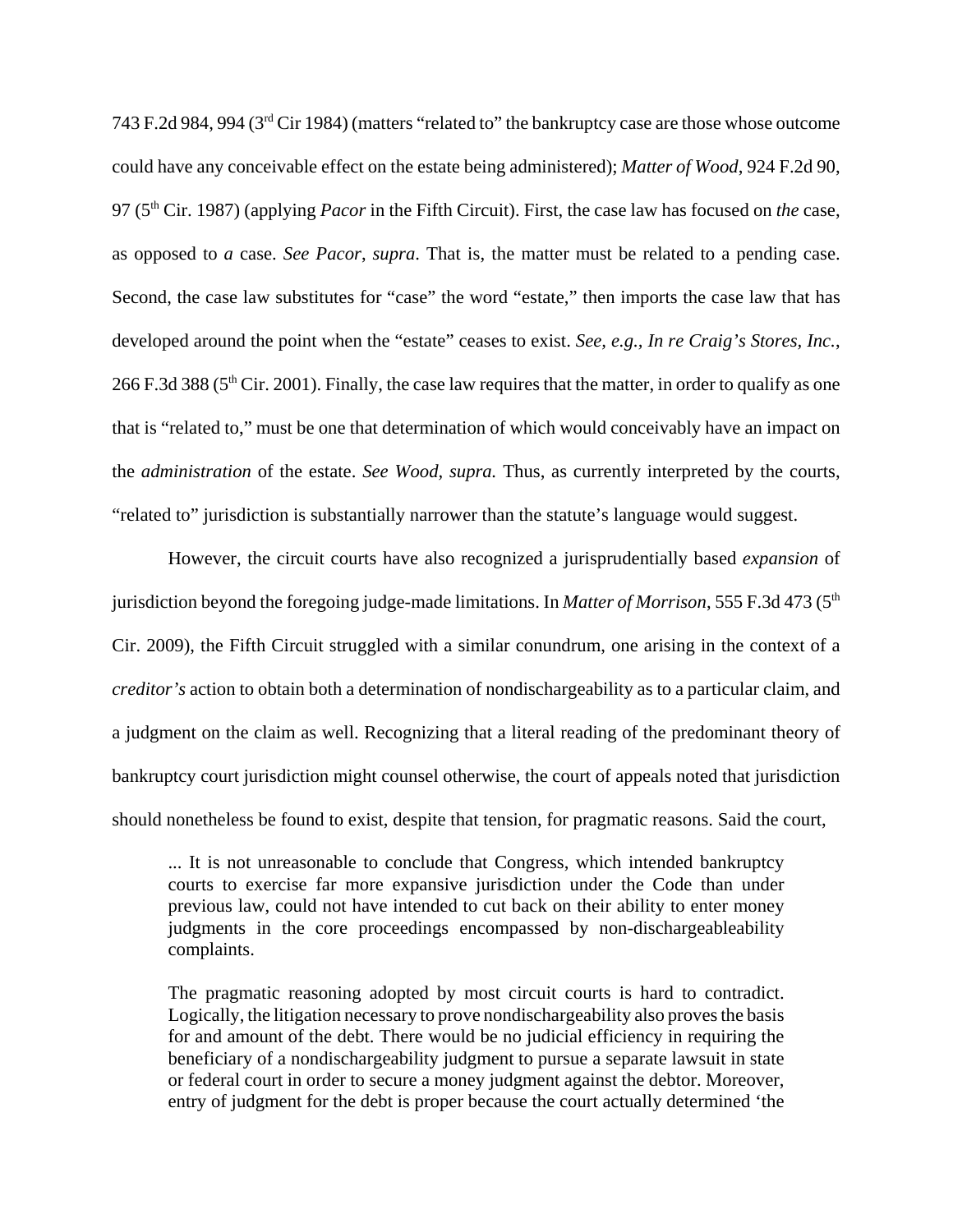existence and validity of the debt" in a core proceeding.

*Id.*, at 479.

A similar rationale warrants a similar exercise of jurisdiction here. The action for violation of the discharge injunction is a core proceeding, one that arises under a provision of title 11. *See* 11 U.S.C. § 1334(c)(2); 157(b)(2); *see also In re Nat'l Gypsum Co.*, 118 F.3d 1056, 1064 (5<sup>th</sup> Cir. 1997) (action to enforce discharge injunction is a core proceeding). The selfsame facts make out a case for violation of the FDCPA. There would be no judicial efficiency in requiring the beneficiary of a judgment finding the defendant liable for violating the discharge injunction to pursue a separate lawsuit in state or federal court in order to secure a money judgment against the defendant. *Morrison*, at 479. Thus, the court concludes, under the reasoning of *Morrison*, that it has the requisite subject matter jurisdiction to entertain the FDCPA cause of action.<sup>5</sup>

# **B. Texas Statutory and Tort Claims**

The Court's analysis with regard to its exercise of subject matter jurisdiction over the plaintiff's FDCPA claim applies as well to the plaintiff's Texas statutory and tort claims. Therefore, the court has jurisdiction over the Plaintiff's Texas statutory and tort law claims for the same reasons the Court has subject matter jurisdiction over the FDCPA claims.

#### **C. Federal Rule of Evidence 408**

The court earlier noted that the facts were not in substantial dispute. To the extent those facts have been laid out in this opinion so far, that is true. However, there is a piece of evidence the admission of which is contested by the defendants. The plaintiff offered a letter to support a further factual finding that the defendants violated the discharge injunction. The letter in question (the

<sup>5</sup> The court is well aware of its prior holding to the contrary in *Mahoney v. Wash. Mut., Inc. (In re Mahoney)*, 368 B.R. 579, 583 (Bankr. W.D. Tex. 2007). The court is also aware of its bench ruling to the contrary at the conclusion of the hearing on the motion. Both decisions were rendered before the decision in *Morrison*. It is equally important to note that the author of *Morrison*, Chief Judge Edith Jones, was also the author of *Craig's Stores*.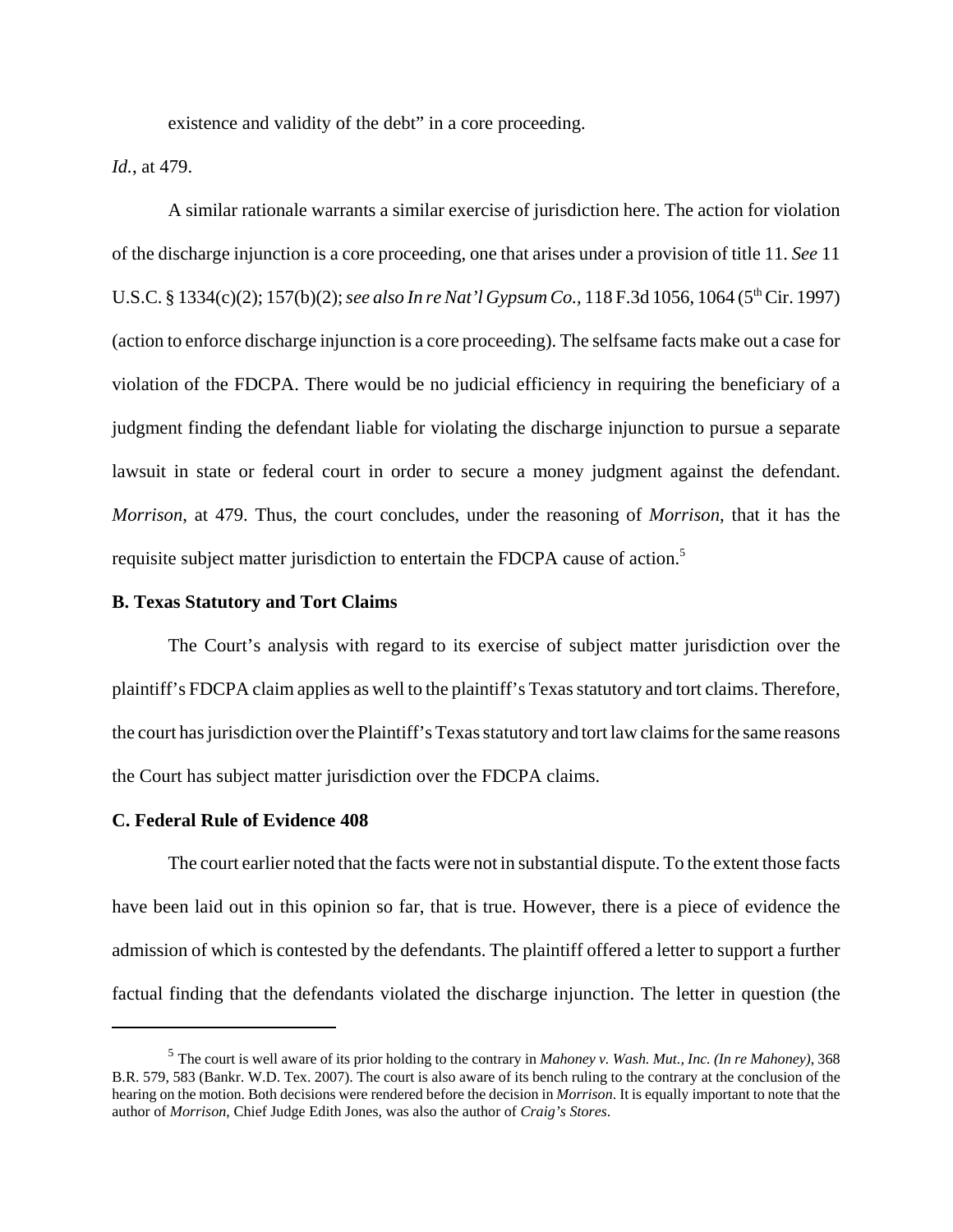"Baker Letter") is dated January 8, 2008, and is from Jaimie Baker, owner of Baker Recovery Services,<sup>6</sup> one of the defendants herein, to plaintiff's counsel. The defendants object that the letter is inadmissible under Rule 408 of the Federal Rules of Evidence, as an offer of compromise. *See* FED.R.EVID.  $408(a)$ .<sup>7</sup>

The court disagrees. *See Agan, et. al. v. Katzman & Korr, P.A., et.* al., 328 F.Supp.2d 1363 (S.D. Fla. 2004), *Wortman v. Donahoe (In re Donahoe)*, 180 B.R. 491, 495 (Bankr. N.D. Oh. 1995). The letter is not offered for purposes of using any admission made in the document to prove that the matter admitted is true. The letter is offered because the letter *itself* is alleged to *constitute* a violation of the discharge injunction. Thus, the Baker Letter does not fall within the scope of Federal Rule of Evidence 408 because it is offered for purposes *other* than those prohibited by the rule. *Fed. R. Evid. 408(b)*, *In re Donahoe*, 180 B.R. at 494 ("*Rule 408* bars the admission of evidence only when the evidence is offered to show the following inference: that because a settlement offer was made, the offeror must be liable, because people don't offer to pay for things for which they are not liable."); *see also Savoy IBP 8, Ltd. V. Nucentrix Broadband Networks, Inc.*, 333 B.R. 114, 122 (N.D. Tex. 2005) (admitting statements made during settlement negotiations for the purpose of proving estoppel.); *Bankcard Am., Inc. v. Universal Bancard Sys.,* 203 F.3d 477, 483 (7th Cir. Ill. 2000) *cert. denied*, 531 U.S. 877, 148 L. Ed. 2d 128, 121 S. Ct. 186 (2000) (collecting cases that

FED.R.EVID. 408(a).

<sup>6</sup> The letter is signed by Jaimie Baker as Owner of Baker Recovery Services.

 $<sup>7</sup>$  Here is what the Rule says:</sup>

Evidence of the following is not admissible on behalf of any party, when offered to prove liability for, invalidity of, or amount of a claim that was disputed as to validity or amount, or to impeach through prior inconsistent statement or contradiction:

<sup>(1)</sup> furnishing or offering or promising to furnish – or accepting or offering or promising to accept – a valuable consideration in compromising or attempting to compromise the claim; and (2) conduct or statements made in compromise negotiations regarding the claim, ...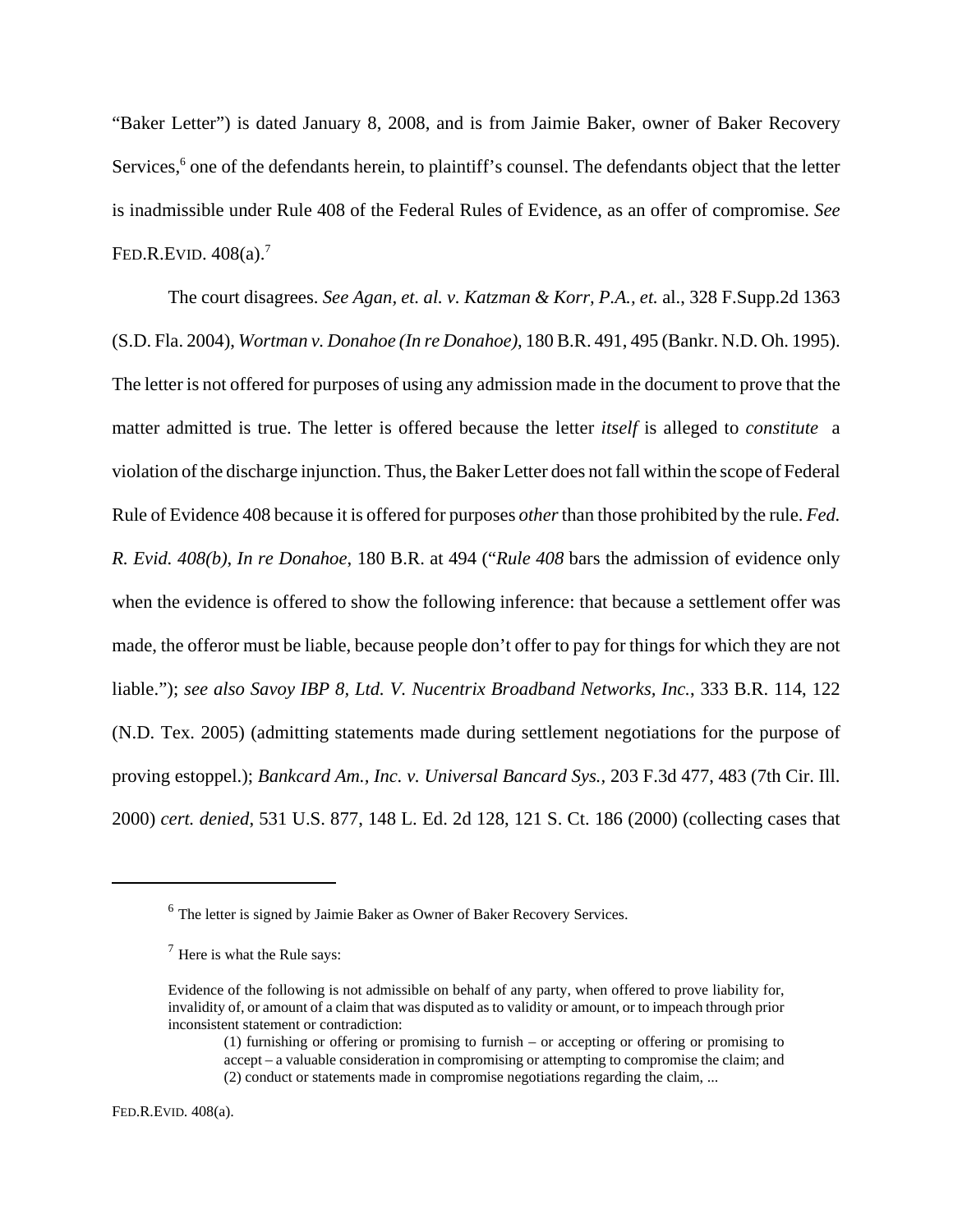admit settlement discussions because they are being offered for purposes other than to establish liability, including for purposes of rebuttal, impeachment, to show the defendant's knowledge and intent, to show a continuing course of reckless conduct, and to prove estoppel (citations omitted)).

The defendants' argument, if accepted, would mean that virtually *any* written threat by a creditor post-discharge would almost *never* come into evidence. After all, every demand that might otherwise violate the discharge injunction can be couched as an offer of compromise, or at least characterized as such: *If* you pay me some money, *then* I will no longer pursue my threatened action (whatever that action might be). Under the defendants' argument, a witness might even be prohibited from describing such a written communication at trial, on the same grounds. The argument is actually a solid demonstration for why this reading of Rule 408 must be rejected, just as it was rejected in *Donahoe*. *See In re Donahoe*, 180 B.R. at 495 (saying that the evidence at issue in that case was admissible because it was offered "as direct proof of the underlying substance of the disputed issue... not indirect proof that Plaintiff knows he must be liable because he made such an offer"); *see also Bituminous Construction, Inc. v. Rucker Enterprises, Inc., et. al.*, 816 F.2d 965, 969  $(4<sup>th</sup> Cir. 1987)$  (upholding a district court's decision to admit settlement offers for the purpose "of showing Rucker's understanding of its obligations under the joint check agreement [the underlying contract at issue], and to establish that Bituminous [the plaintiff] had made demand upon Rucker for payment [the defendant]."); *see also United States v. Hauert*, 40 F.3d 197, 200 (7<sup>th</sup> Cir. 1984) (admitting, in a tax case, settlement documents in which the defendant waived prior arguments that certain monies were not taxable for the purpose of establishing that the defendant "knew 'what the law is' and his 'legal duty' thereunder.") *Agan, et. al. v. Katzman & Korr, P.A. et. al.*, 328 F.Supp. 2d 1363,1371-1373 (S.D. Fla. 2004) (denying the defendants' motion to strike documents attached as exhibits to a complaint in a federal court claiming violations of the FDCPA and Florida's version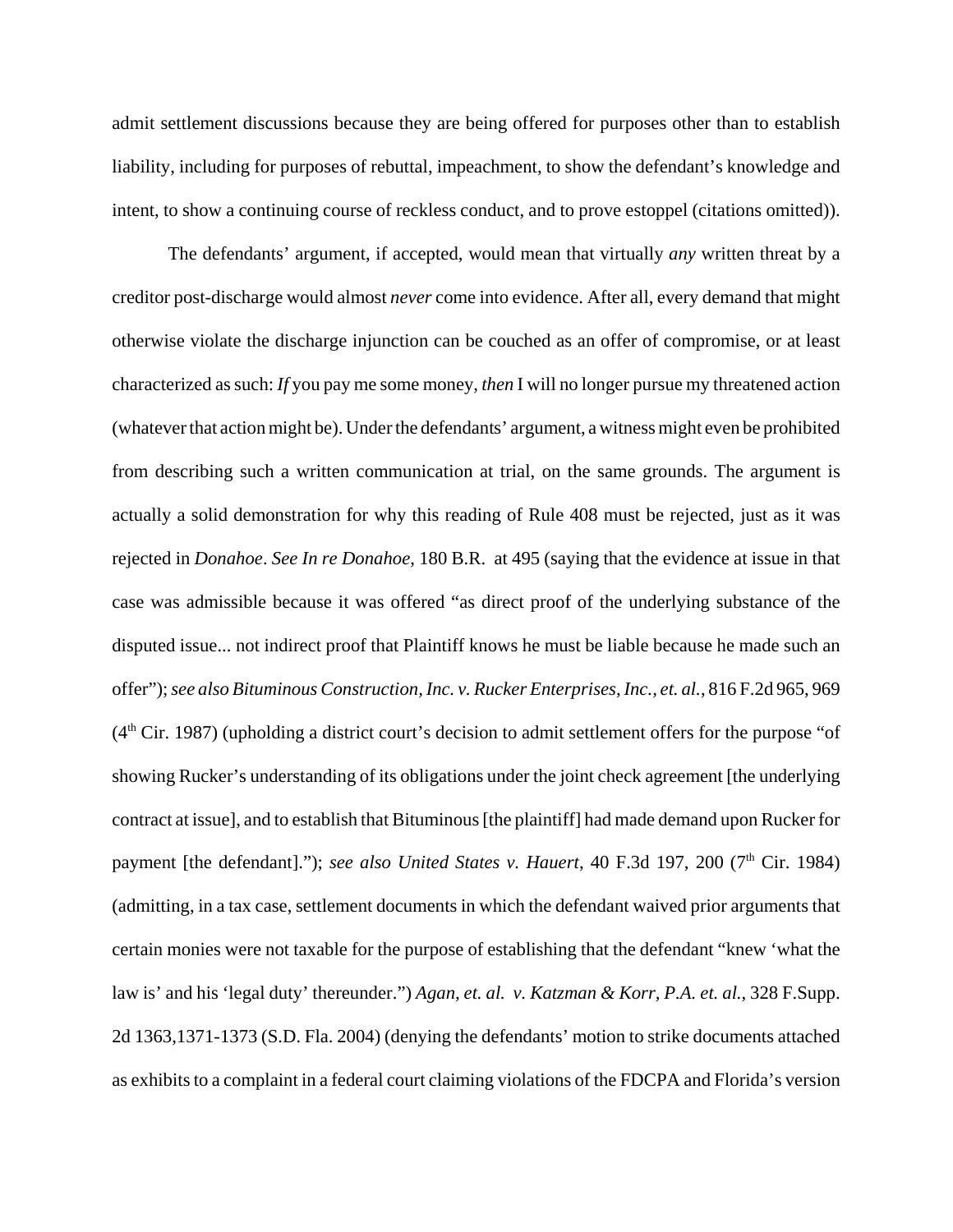of the FDCPA offered to settle a related state court litigation saying that the "exhibits in question refer to a different and collateral matter and are not being introduced for liability/value purposes involving the underlying foreclosure claim, but, rather, as a basis for alleged FDCPA and FCCPA [Florida state law] violations." 328 F.Supp.2d at 1372.)<sup>8</sup> The letter in this case (and the communication in similar cases), *Agan*, 328 F.Supp. 2d at 1372, is not being used to prove up that the debtor owes the underlying debt. The focus is instead on the propriety of the collection action itself, a matter which, of course, was *not* the subject of a compromise in the Baker letter. *Id.* at 1371- 1373. Rule 408 does not apply in this context to bar the admission of the letter.

The evidentiary objection is overruled.

## **D. Summary Judgment Standards**

Federal Rule of Civil Procedure 56(c), which is made applicable in adversary proceedings in bankruptcy cases pursuant to Federal Rule of Bankruptcy Procedure 7056(c), controls the standard for a motion for summary judgment. Rule 56(c) provides that summary judgment shall be granted if pleadings, depositions, answers to interrogatories and admissions on file, together with affidavits, if any, show that there is no genuine issue as to any material fact, and that the moving party is entitled to judgment as a matter of law. *See Celotex Corp. v. Catrett*, 477 U.S. 317, 322 (1986). In deciding a motion for summary judgment, courts must determine if there are any material factual issues to be tried, while at the same time, since the non-moving party would be precluded from a trial if the relief was granted, the Court should resolve ambiguities and draw reasonable inferences against the moving party. *Knight v. U.S. Fire Insurance Co.*, 804 F.2d 9, 11 (2d Cir. 1986).

<sup>8</sup> The Court recognizes that *Agan* is not entirely on all fours with the case at bar, as *Agan* was a ruling on a motion to strike pursuant to Fed. R. Civ. P. 12(f). However, the Court believes that the *Agan* court's analysis of Fed. R. Evid. 408 is correct and thus adopts it here.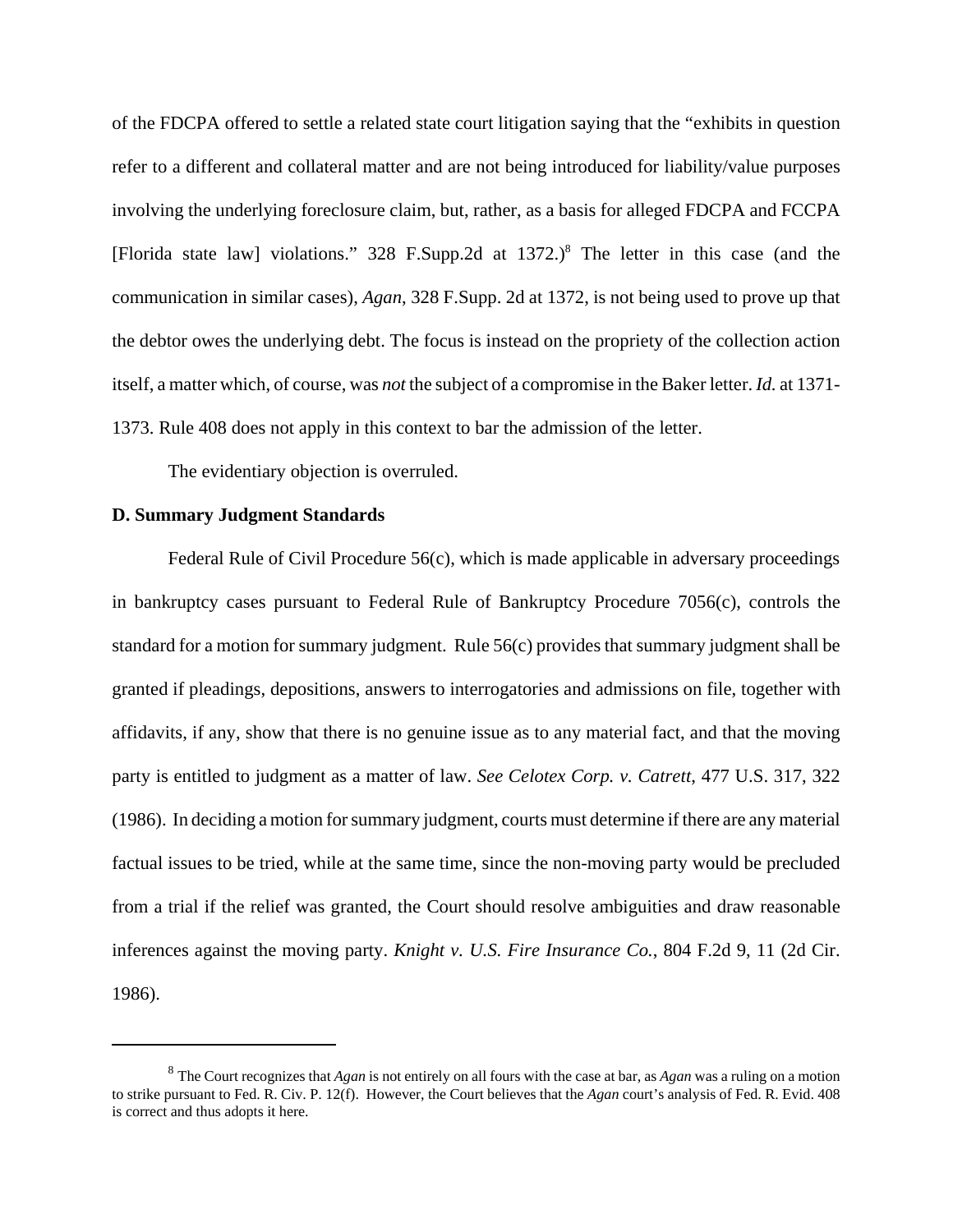The burden traditionally rests on the moving party to establish the absence of a genuine issue as to any material fact. *Anderson v. Liberty Lobby, Inc.* 477 U.S. 242, 247-48 (1986). On the other hand, when the defendant moves for summary judgment and alleges an absence of evidence on a required element of any claim brought by the plaintiff, the burden shifts to the plaintiff to "make a showing sufficient to establish the evidence of [the] element essential to that party's case, and on which that party will bear the burden of proof at trial." *Celotex*, 477 U.S. 317. If the non-movant / plaintiff cannot establish a genuine issue of material fact regarding a required element of its claim, summary judgment is proper for the defendant because "a complete failure of proof concerning an essential element of the nonmoving party's case necessarily renders all other facts immaterial." *Id.* The non-moving party may oppose a summary judgment motion by making a showing that there is a genuine issue as to material fact in support of a verdict for that party. *Anderson v. Liberty Lobby, Inc.*, 477 U.S. 242, 247-48 (1986). That is, "the mere existence of a scintilla of evidence in support of a [non-movant's] position will be insufficient. There must be evidence on which a jury could reasonably find for the [non-moving party]." *Id.* The non-moving party may not defeat a summary judgment motion by relying on self-serving or conclusory statements. There must be something more than some metaphysical doubt as to a material fact. That is, there needs to be evidence of a material fact at issue, although, of course, once that evidence is shown the Court moves on to the trial stage. That is, the evidence need not be probative at the summary judgment stage. *See generally Matsushita v. Zenith Radio Corp.*, 475 U.S. 574, 586 (1986).

# **E. Merits**

Section 524(a) operates as a permanent injunction, enjoining the "the commencement or continuation of an action, the employment of process, or an act to collect, recover or offset any [] debt [discharged under section 727] as a personal liability of the debtor, whether or not discharge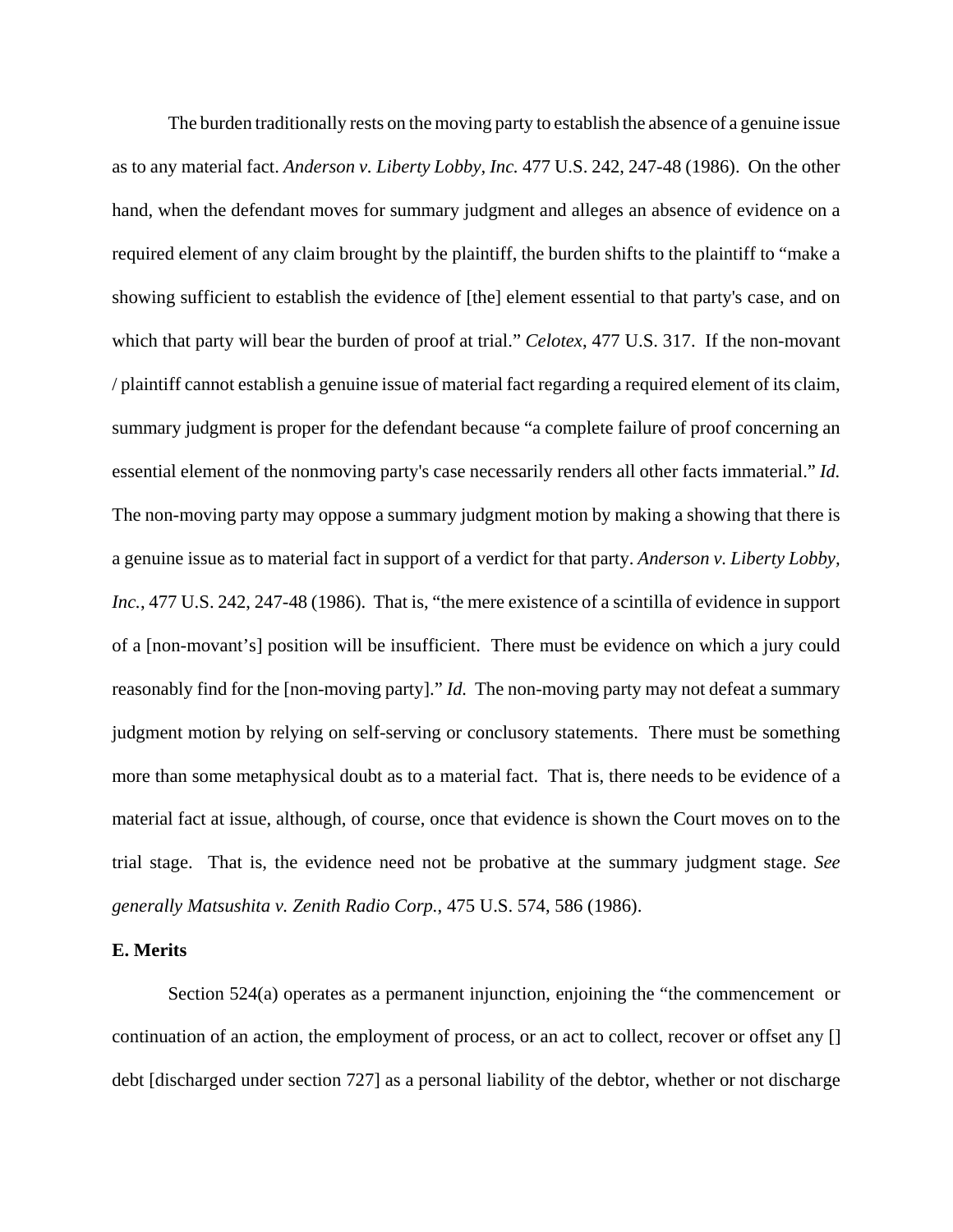of such debt is waived." 11 U.S.C. § 524(a)(2). Like all injunctions, it is self-effectuating, subject to ordinary considerations of notice. Judgments obtained in violation of the discharge injunction are void, and the discharge injunction, like any other injunction, can otherwise be enforced by contempt. 11 U.S.C. § 524(a)(1); *see Matter of National Gypsum Co.*, 118 F.3d 1056, 1063 (5th Cir. 1997) (observing that the discharge injunction is a substantive right often enforced by a motion for contempt but also enforceable through a declaratory judgment action). The discharge is not merely an affirmative defense. It is an affirmative right that is granted by federal law. *Id.*<sup>9</sup>

The discharge applies to all debts, regardless whether they are listed or not. *See* 11 U.S.C. § 727(a); *see also Matter of Parker*, 313 F.3d 1267, 1268 (10th Cir. 2002). There is an exception to discharge for certain unlisted debts, found in section 523(a)(3), but, like all exceptions to discharge in that section, the burden is on the creditor claiming the exception to bring the action and prove its entitlement. *See Matter of Fields*, 926 F.2d 501, 503 (5<sup>th</sup> Cir. 1991); *Matter of Benich*, 811 F.2d 943, 945 ( $5^{\text{th}}$  Cir. 1987).

The defendants' argument here seems to be that the plaintiff had an affirmative duty to raise

<sup>&</sup>lt;sup>9</sup> Said the Fifth Circuit:

The District Court [below] rejected INA's argument that the true nature of ACMC's declaratory judgment action was a federal defense to a state law contract claim because "the scope and ramifications of the federal injunctions granted under section 524(a) of the Bankruptcy Code, the Plan, and the Confirmation Order are issues which are independent of the nature of INA's pre-confirmation claims." The District Court was correct. Although a discharge in bankruptcy can constitute an affirmative defense to a state law contract claim, ACMC's action to enforce the discharge injunction – and to construe the scope and effect of the confirmed plan – need not, *indeed cannot* resolve any state law contract issues ...

The *Skelly Oil/Franchise Tax Board* line of decisions relied on by INA and this Court's *Fabrique* decision are not inconsistent with the Bankruptcy Court's finding of core bankruptcy jurisdiction. ... the section 524(a) discharge injunction is not solely a federal defense to potential state actions; instead, "[l]ike the the automatic stay of section 362(a), the discharge injunction is the equivalent of a court order." 4 *Collier on Bankruptcy ¶* 524.02[2], at 524-14.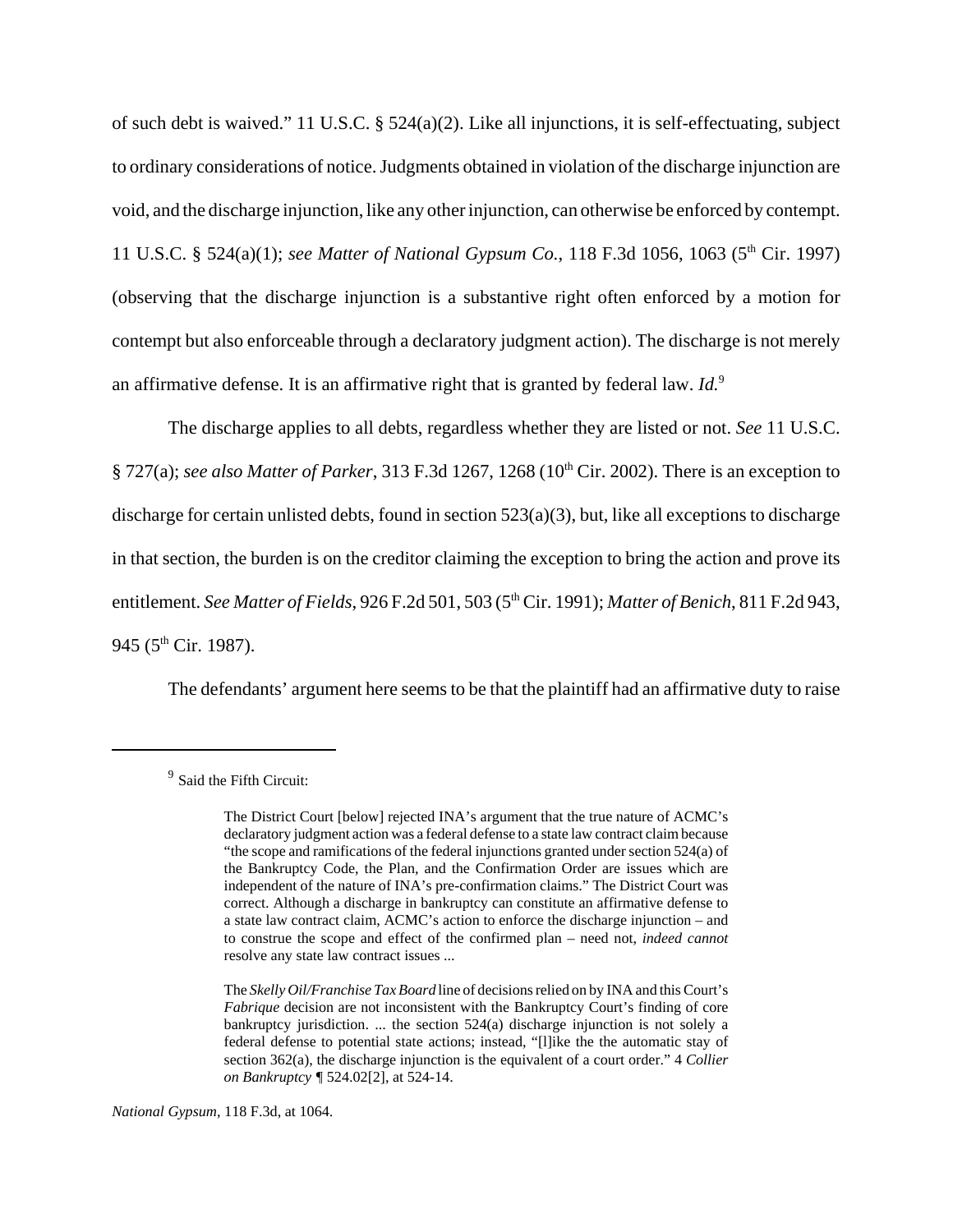the discharge as an *affirmative defense* in state court. That may be the law in state court, but it is not the law in federal court, for the straightforward reasons so cogently stated by the Fifth Circuit in *National Gypsum*. *See* note 9, *supra*. The discharge operates as a federal injunction, independently enforceable by the federal courts, regardless whether the debtor did or did not raise discharge as an affirmative defense in the state court proceeding. *Id.* What is more, any judgment rendered in violation of the discharge is, by the terms of the statute itself, *void*. *See* 11 U.S.C. § 524(a)(1). There is no exception or qualification in the federal statute regarding how the judgment might have come to have been rendered. *Any* judgment against the debtor determining the debtor to be personally liable on a claim discharged under section 727 is void, without qualification. The failure of the debtor to assert an affirmative defense under state law is simply not legally relevant to the federal question whether any such judgment is void.

Thus, the defendants were facially enjoined from filing or pursuing the California Action, regardless of whether the Baker Debt was listed in the plaintiff's bankruptcy schedules. The defendants rely on a decision of this court, *In re Musgraves*, 129 B.R. 119 (Bankr. W.D. Tex. 1991), for the proposition that, because the defendants did not have notice of the discharge and because the plaintiff failed to comply with his duty to appear in the California Action to defend his discharge injunction, the defendants' pursuit of the judgment was not a violation of  $\S 524(a)$  of the Bankruptcy Code. Apart from the fact that it is later Fifth Circuit law that is controlling, the defendants have seriously misread *Musgraves*. This court there stated that a party *may* litigate dischargeability under section 523(a)(3). *Id.*, at 121. The defendants convert "may" to "must," here contending in essence that the federal bankruptcy discharge offers debtors only an affirmative defense that *must* be urged in state court, implying that, if it is not, then the debtor's discharge is *waived*.

The defendants' contention is not only an extraordinary leap from the holding and reasoning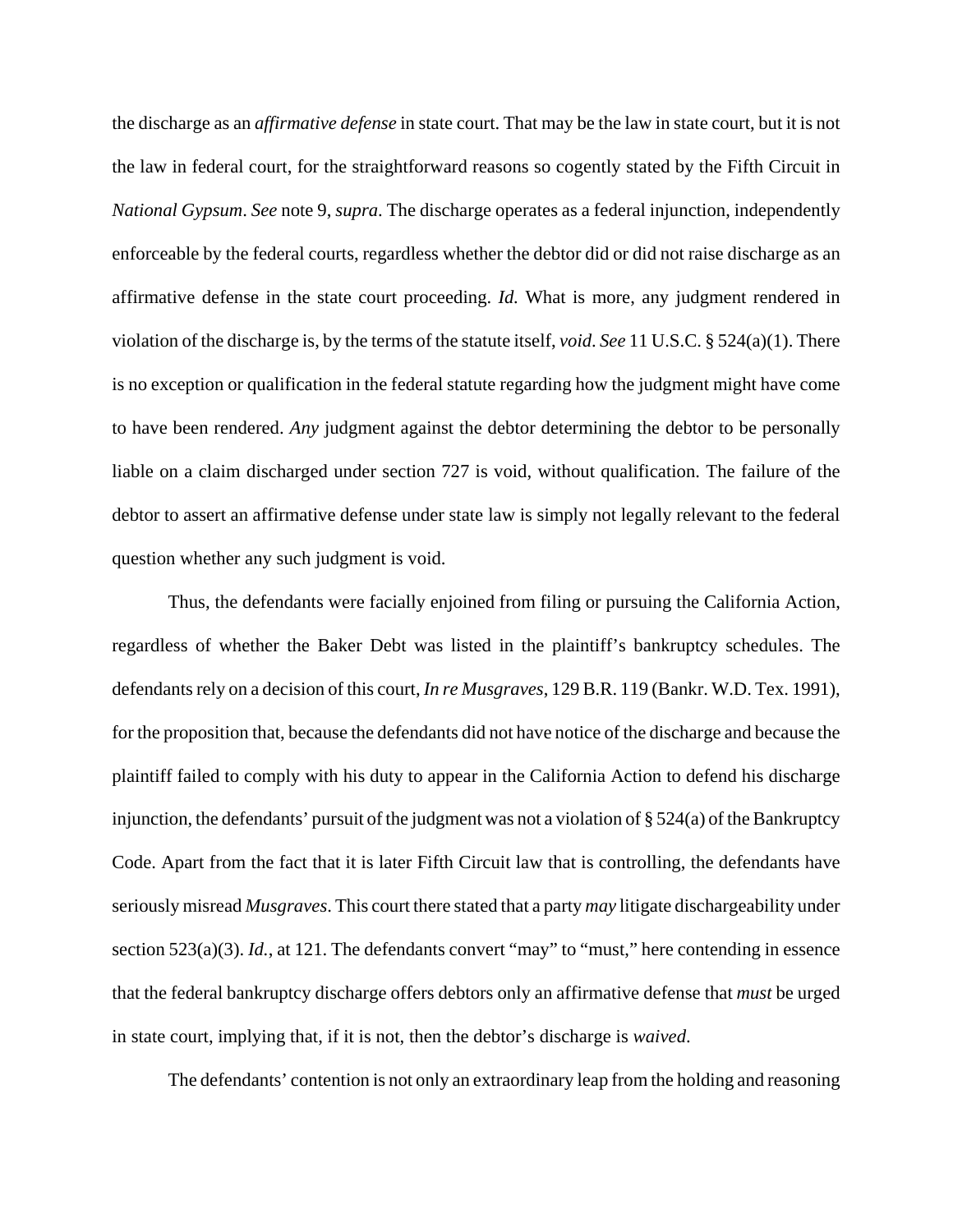set out in *Musgraves*. It is also an extraordinary leap from the plain language of the federal statute, which states that the discharge operates as an injunction "whether or not discharge of such debt is waived." *See* 11 U.S.C. § 524(a)(2); *see also In re Egleston*, 448 F.3d 803, 812-13 (5<sup>th</sup> Cir. 2006).

It is true that section  $523(a)(3)$  affords creditors an exception to discharge when the claim has not been listed in the debtor's schedules. It is also true that, if a debt is not discharged under section 523, then any attempt to collect that debt will not violate the discharge injunction, and any judgment rendered on that debt will not be void. *Egleston*, *supra*. The exception, however, like all exceptions, must be pursued by the *creditor*. *See Matter of Fields*, *supra*; *Matter of Benich, supra*. The creditor did not urge section  $523(a)(3)$  prior to its attempted collection action, either in this court or in state court, either before or after it was notified of the entry of a bankruptcy discharge. Instead, the creditor and its agent pursued their remedies, taking their chances. They did so at their peril.

Section 523(a)(3) provides that a creditor's claim will not be subject to the discharge if the claim "was neither listed nor scheduled under section 521(1) of this title, with the name, if known to the debtor, to whom such debt is owed, in time to permit  $-(A)$  timely filing of a proof of claim, unless such creditor had notice or actual knowledge of the case in time for such timely filing." 11 U.S.C. § 523(a)(3)(A). It is true that the debtor will have the burden of proving the element "actual knowledge of the case." *See Matter of Faden*, 96 F.3d 792, 795 (5<sup>th</sup> Cir. 1996). However, it is also true that the issue of "actual knowledge" is rendered essentially irrelevant if the case was a "no asset" case. *See Matter of Smith*, 21 F.3d 660, 663 n. 3 (5<sup>th</sup> Cir. 1994).<sup>10</sup> In a no asset case, there is

<sup>10</sup> Said the court:

Several bankruptcy courts, concerned with the disruption that may result from reopening no-asset cases to permit the late scheduling of creditors, have offered a different and very persuasive reading of section 523(a)(3). These courts suggest that under section 727(b), a debtor is statutorily entitled to a discharge from all of his pre-petition debts, listed or unlisted, unless a specific exception to discharge applies. Section 523(a)(3), these courts note, only applies where a proof of claim would have been required. In no-asset cases, because the creditors are instructed not to file proofs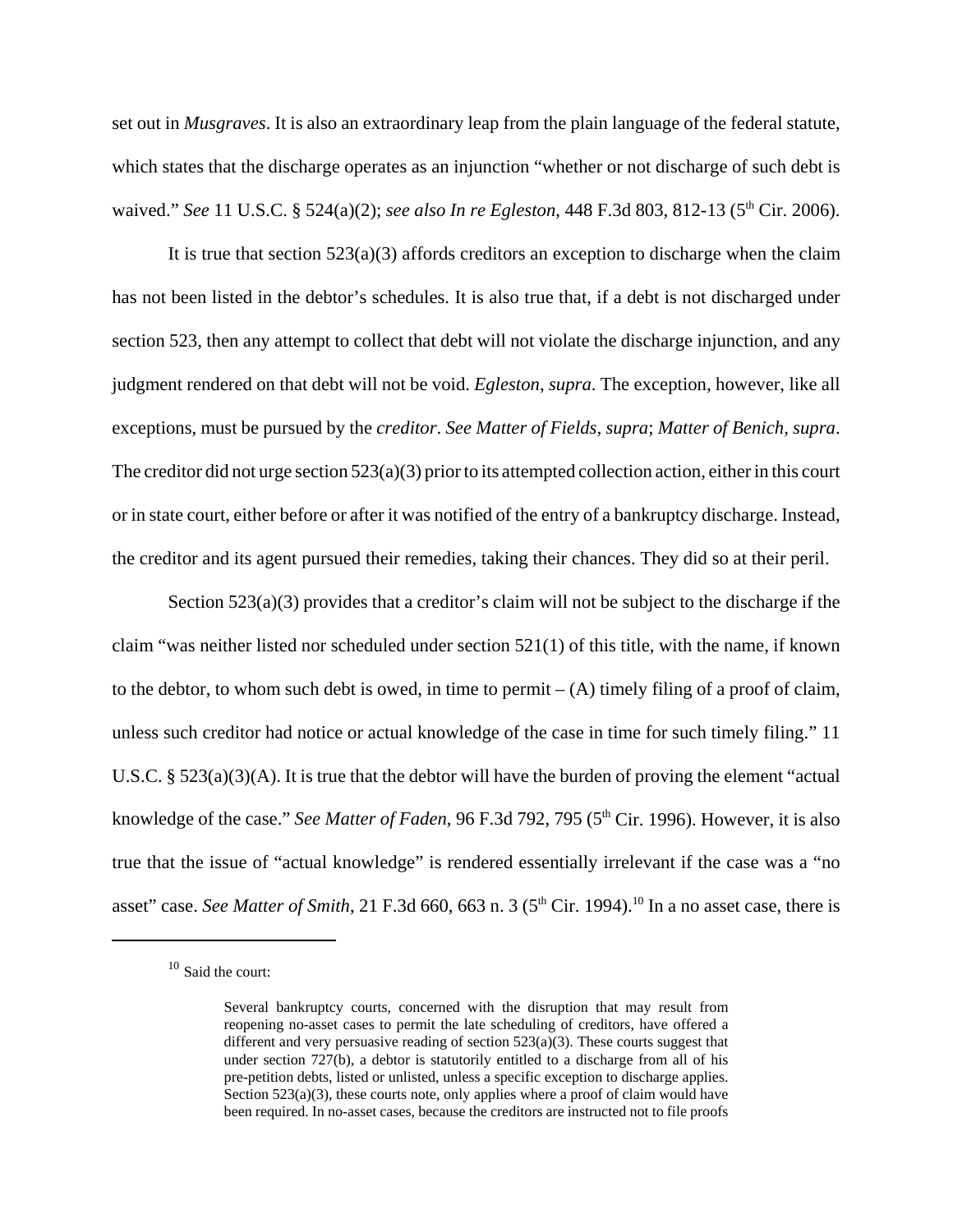no issue of "timely filing a proof of claim" because the deadline to do so never runs. *See* FED.R.BANKR.P. 2002(e), 3002(c)(5). There is no suggestion in this case that the creditor here held a colorable claim under sections  $523(a)(2)$ ,  $(a)(4)$ , or  $(a)(6)$ , so that aspect of section  $523(a)(3)$  never comes into play. It was never necessary for the debtor to "reopen" the case in order to "list" the creditor because the claim would not have been excepted from discharge under section  $523(a)(3)$ anyway. The claim was subject to discharge simply because the claim arose prior to the bankruptcy filing, and the case was a no-asset case in which the trustee filed a report of no distribution. *Smith*, *supra*; *see also Matter of Stone*, 10 F.3d 285, 291 (5<sup>th</sup> Cir. 1994).<sup>11</sup>

The Ninth Circuit Bankruptcy Appellate Panel in *Lone Star Security & Video, Inc. v. Gurrola (In re Gurrola)*, 328 B.R. 158, 175 (B.A.P  $9<sup>th</sup>$  Cir. 2005) said that: "the § 524(a) discharge and the discharge injunction are effective against the world to the full extent of their statutory terms, regardless of notice." *See also In re Jones*, 389 B.R. 146, 161 (Bankr. D. Mont. 2008) (citing *Gurrola*, 328 B.R. at 174-175); *see also In re Hensler*, 248 B.R. 488, 491 (Bankr. D.N.J. 2000). *Hensler* points out, after an extensive discussion of the history of section 524 and its predecessor under the Bankruptcy Act, section 14f, that the language of section  $524(a)(1)-(2)$  was specifically added to *change* prior law. "Under § 14f the effect of a discharge was to create an affirmative defense that the debtor could plead in any action brought on the dicharged debt... Thus, section 524

*Smith*, 21 F.3d, at 663 n. 3.

of claim, section 523(a)(3) does not apply.

<sup>&</sup>lt;sup>11</sup> It is largely irrelevant to this discussion whether the equitable factors of *Robinson v. Mann* apply here, because those factors go to whether a court should allow a debtor to re-open a bankruptcy case in order to list a previously omitted creditor. *See Robinson v. Mann*, 339 F.2d 1002 (5th Cir. 1964); *see also Matter of Stone*, *supra*, discussing and applying the factors. The debtor is not here seeking to re-open, nor does the debtor need to. Re-opening the case to "list" the creditor, when the case is a no-asset case, is a useless and unnecessary exercise. *See Matter of Guzman*, 130 B.R. 489 (Bankr. W.D.Tex. 1991); *see also Smith, supra.* Even so, the factors clearly weigh in favor of the debtor here, as there is no suggestion by any party that the omission of this creditor was fraudulent or intentional on the debtor's part, and no prejudice applies to the creditor, as the debt would not be excluded from discharge in any event. *See Stone, supra*.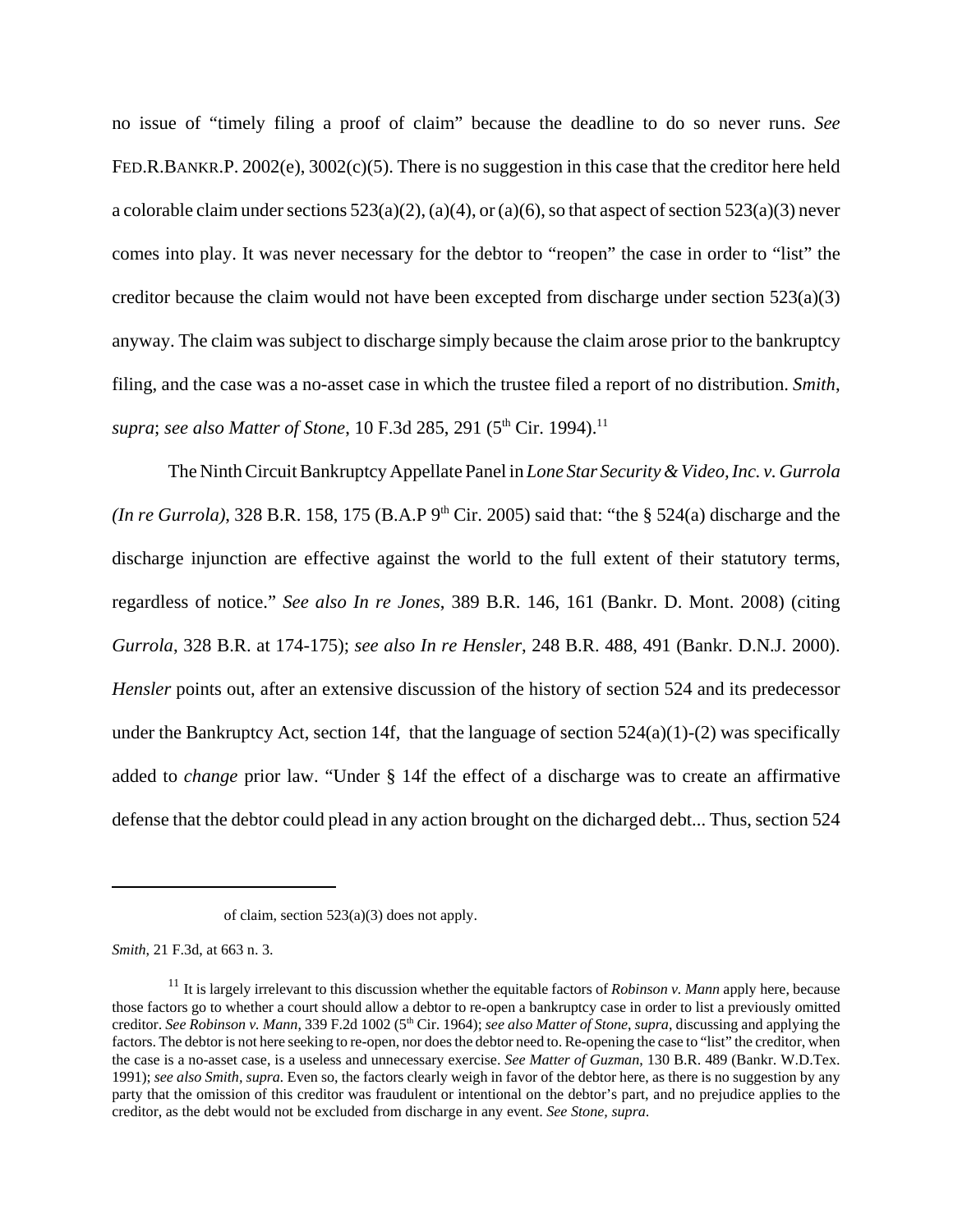was added to section 14f as part of the 1978 amendments to the Bankruptcy Act in order to confirm that the discharge operated automatically." *Id.* Unlike its predecessor provision under the Act, the Bankruptcy Code's discharge injunction is both broad and self-effectuating.<sup>12</sup> And, subject to a party's lack of knowledge as to the existence of an injunction, one that violates an injunction does so at its own peril.

The court acknowledges that the procedural law in many states provides that discharge in bankruptcy is an affirmative defense. *See e.g., In re Barrett*, 377 B.R. 667 (Bankr. D.Colo. 2007) (discussing Florida law); *In re Candidus*, 327 B.R. 112 (Bankr. E.D.N.Y. 2005) (discussing New York law); *In re Hensler*, 248 B.R. at 491 (discussing Congress' intent that the addition of the language that currently exists in §  $524(a)(1)-(2)$  to the 1978 amendments to the Bankruptcy Act would preclude a discharged debtor from having to enforce the discharge injunction as an affirmative defense.) These provisions are often of ancient lineage, long pre-dating the current Bankruptcy Code. It is a mere accident of legal history that these rules continue to exist. Still, the Bankruptcy Code's discharge injunction is a uniquely federal remedy. *See National Gypsum*, *supra*. The fact that a given state may happen to list "discharge in bankruptcy" as an available defense in a state forum does not (and cannot, under the Supremacy Clause) alter its meaning and effect as a federal injunction.

Though it is unnecessary to look to policy as further support for this analysis – it is already adequately supported by both the plain language of the Bankruptcy Code and by the precedents of this circuit – policy nonetheless further supports the conclusion reached here. The cost of a debtor's having to affirmatively enforce the discharge injunction is itself a disincentive to enforcement. Here,

 $12$  The automatic stay and the discharge function in much the same was as do preliminary and permanent injunctions in ordinary litigation. The automatic stay is a self-effectuating statutory preliminary injunction, good (in a general sense) for the tenure in the bankruptcy case. The discharge is a self-effectuating permanent injunction, good against pre-petition creditors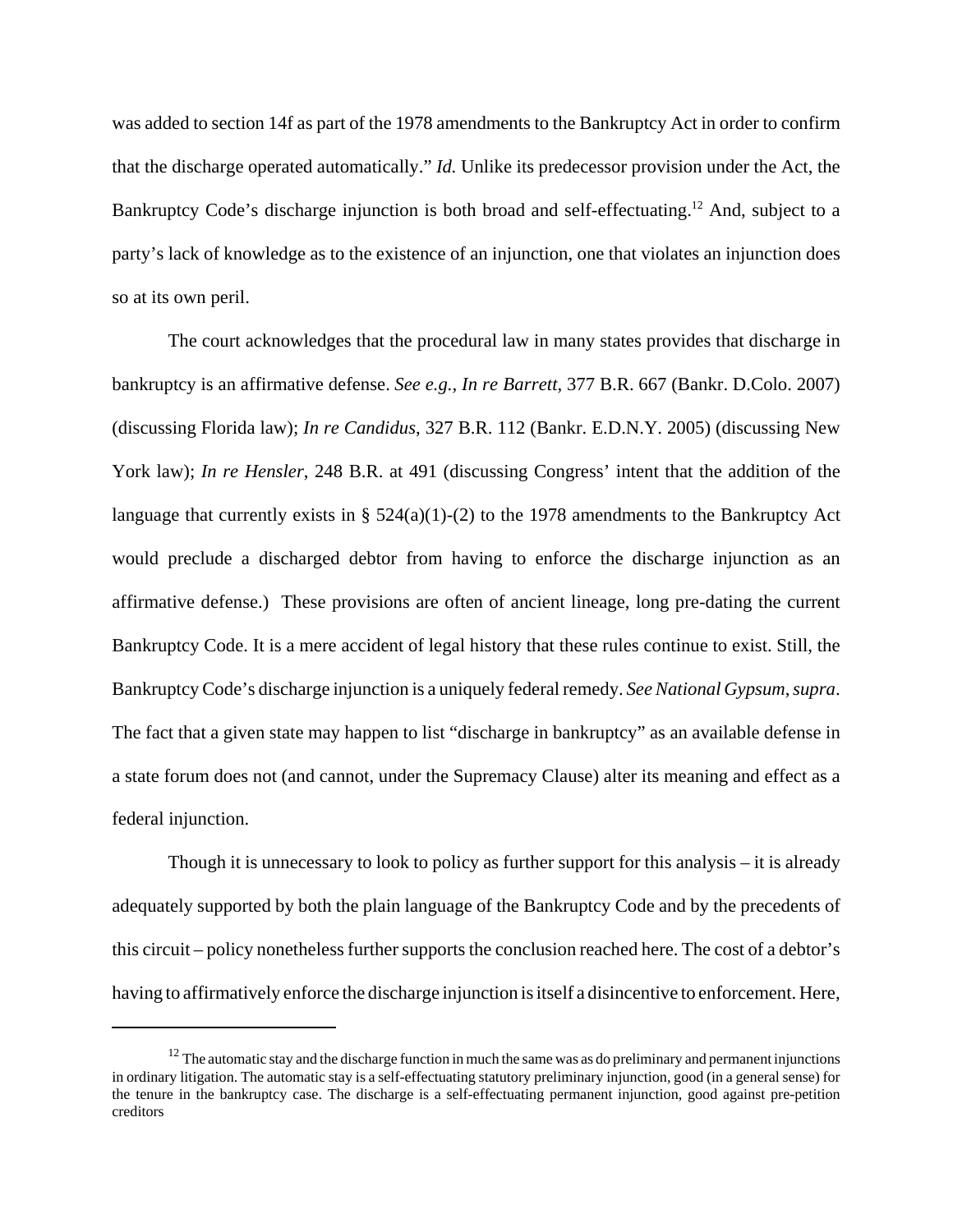it was not the plaintiff's duty to appear in the California Action to assert his discharge as a defense. To the contrary, it was the defendant's duty to obey the discharge injunction that was issued in the plaintiff's bankruptcy case as of January 26, 2006. Were it otherwise, the discharge would not be the affirmative right that it is, but merely a prelude to further expensive litigation. A debtor would, under that reading, be able to enjoy the benefits of the discharge if the debtor could afford to litigate his or her right to the affirmative defense. Creditors would routinely sue on otherwise discharged debts in the certain knowledge that a fair percentage of debtors would fail to respond, leaving the creditor free to then pursue the debtor as though bankruptcy had never happened. That is not the law. Neither is it good policy.

At the very least, the Defendants were certainly obligated not to proceed with their collection activity once they were on notice that the debtor had received a discharge, on May 6, 2006. Instead, if they believed themselves entitled to the benefits of the exception to discharge in section 523(a)(3), it was incumbent on them to bring an action under that section to obtain the requisite determination. The Defendants interpreted *Musgraves* such that they believed they had a right to proceed with the California Action. Their mistaken belief might be relevant to *scienter*, for purposes of measuring damages. It does not, however, go to liability. *See Distad v. United States (In re Distad)*, 392 B.R. 482, 488 (Bankr. D. Ut. 2008) ("Once it is established that a creditor had knowledge of a debtor's bankruptcy, the creditor's good faith belief that it had a right to the property is irrelevant to the question of the creditor's willfulness"). Thus, in that regard, the complaint has set forth a cause of action upon which relief may be granted and the evidence provided by the plaintiff creates a material issue of fact as to the defendants' violation of 11 U.S.C. § 524(a).

The court disagrees with the defendants' argument that the complaint and the evidence submitted by the plaintiff are insufficient to state an issue of material fact regarding damages. One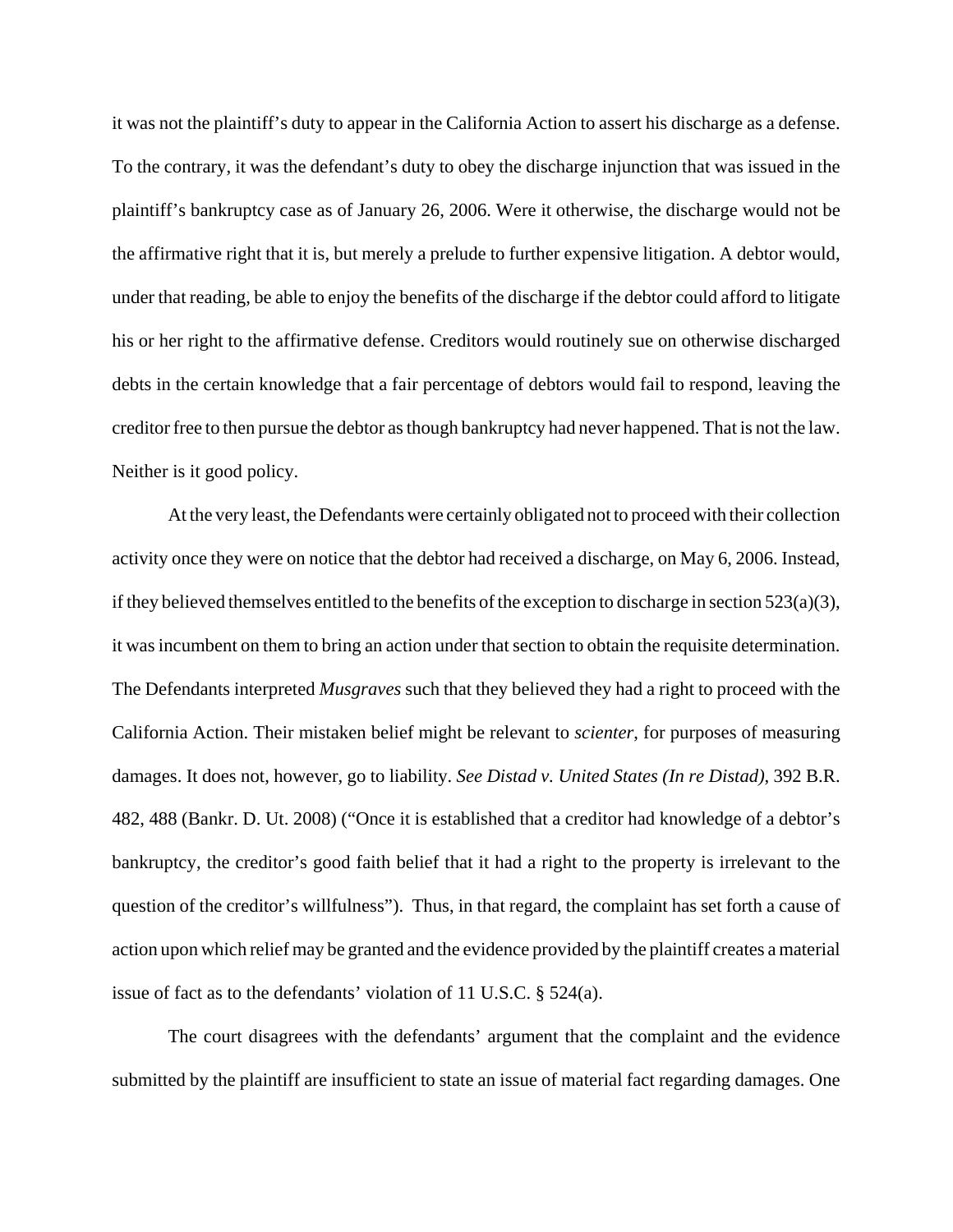document submitted by the plaintiff is a letter (the "Colonel Letter") from the plaintiff's boss - a colonel in the U.S. Air Force - states that, due to the state court judgment, the plaintiff lost his security clearance and as a result, was unable to apply for certain jobs and was passed over for promotion. At this procedural stage of the adversary proceeding, the plaintiff's burden is only to offer sufficient evidence to raise a material issue of fact as to damages. The plaintiff is not required to prove his damages as a matter of law. The motion before the court is one to dismiss under Rule 12(b)(6). The court has permitted the motion to be treated as one for summary judgment, that is true. But defendants' argument with regard to damages amounts to a "no evidence" motion for summary judgment. The parties have not even commenced discovery. It makes no sense at all to bootstrap a motion to dismiss into a "no evidence" motion for summary judgment, especially on the issue of damages. Were this to be a case in which it could be said that the plaintiff could establish no set of facts that would demonstrate legally cognizable damages, that would be a different matter. For example, suppose in a breach of contract action, the only damages the plaintiff could assert were his being upset that his counterparty would let him down like that. Those are not damages for which a party can recover in a breach of contract action.

Here, by contrast, lost employment opportunities *could* make out part of a plaintiff's damages in a discharge violation action. *See In re Distad*, 392 B.R. at 490 (specifically allowing the plaintiff to seek monetary damages "for loss of income from any loss of employment," *Id.*, against the Internal Revenue Code for the IRS's violation of § 524(a)); *Kotsopoulos v. Mater (In re Mater)*, 335 B.R. 264, 268 (Bankr. D.N.H. 2005) (in denying a plaintiff's request for a finding that lost wages are a stand-alone injury under § 523(a)(6) saying that "lost wages are part of the damages, not the injury."); *McAlister v. Slosberg (In re Slosberg)*, 225 B.R. 9 (Bankr. D. Maine 1998) (noting that a jury in state court had awarded the plaintiff damages for lost wages.); *Vazquez v. Sears,*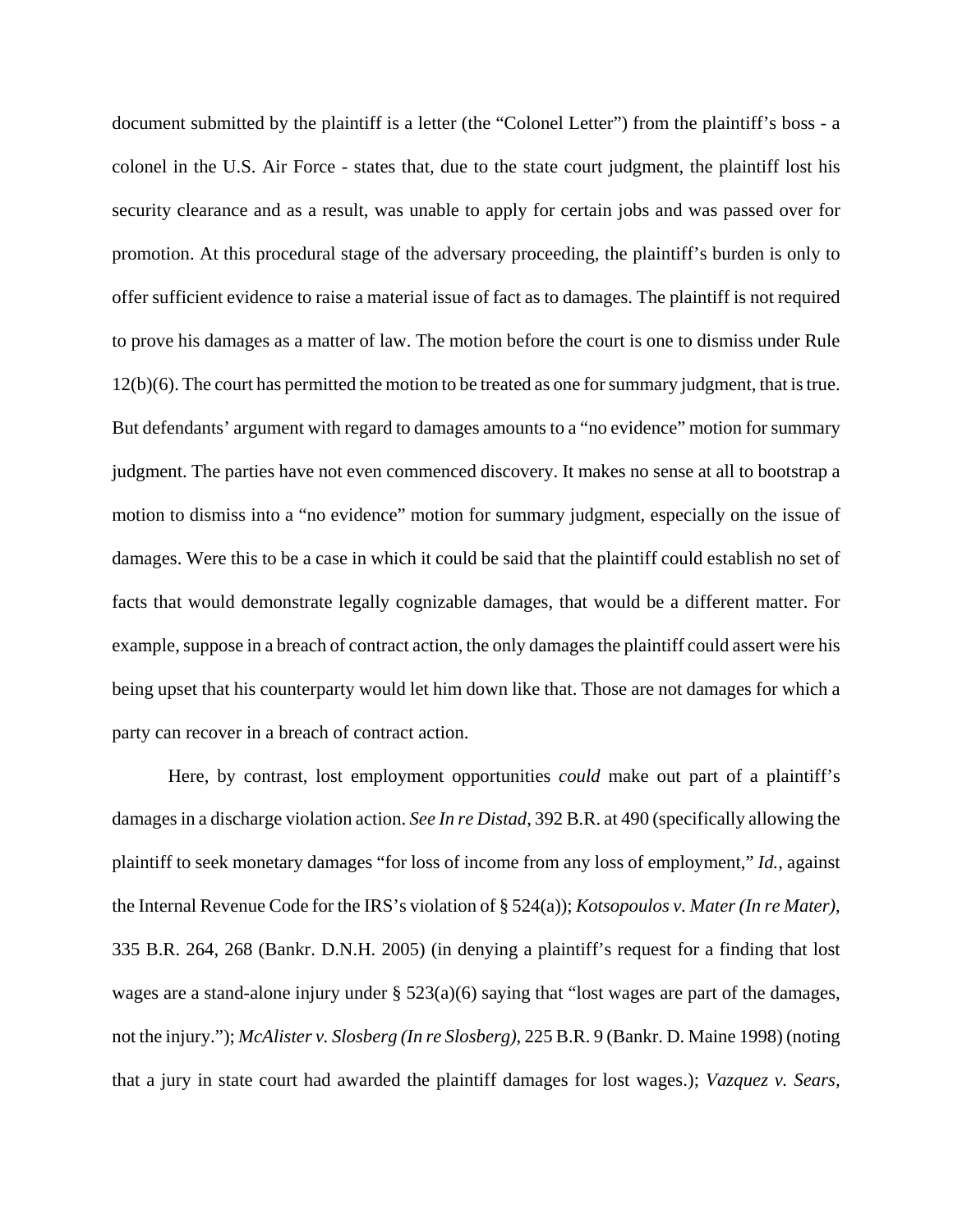*Roebuvk & Co. (In re Vazquez)*, 221 B.R. 222, 229 (Bankr. N.D. Ill. 1998) (awarding plaintiff recovery of wages that were incorrectly garnished in violation of § 524(a) and saying that a plaintiff's damage award "must be based on evidence rather than guesswork, wishful thinking, and pie-in-the-sky dreaming"). The plaintiff is hardly under a duty at this early stage to *establish* his damages claim. For the plaintiff to defeat summary judgment, the law only requires that a material issue of fact be raised. The court is satisfied that that has been done here. The same ruling applies to the defendants' contention that the plaintiff has not met his burden to recover attorneys' fees. The plaintiff has raised a material issue of fact that attorneys' fees may be recoverable (although the extent to which attorneys fees are recoverable is, again, not before the Court at this juncture). *Vazquez*, 221 B.R. at 229 (saying that if the plaintiff in that case had been represented by an attorney, his reasonable attorneys' fees would have been recoverable). The court readily agrees that the plaintiff will have to show what fees are alleged to have been incurred as a result of the defendants' alleged discharge violations, but there is sufficient summary judgment evidence to raise a material issue of fact with regard to fees.

What fees were incurred and why will turn in part on a determination of what actions on the part of the defendants constituted violations of the discharge, if any. The defendants argued that they dismissed the state court judgment well before the plaintiff ever needed to incur any legal fees. However, the motion tendered to the court in this proceeding only demonstrates when the motion was *prepared*. It does not show when it was actually *submitted* to the state court. Indeed, the Baker Letter actually *rebuts* the contention by defendants that the motion in question was filed on or about the date of its preparation. The motion was prepared in August 2007. The Baker Letter offers to vacate the judgment, but the Baker Letter was sent in January 2008.